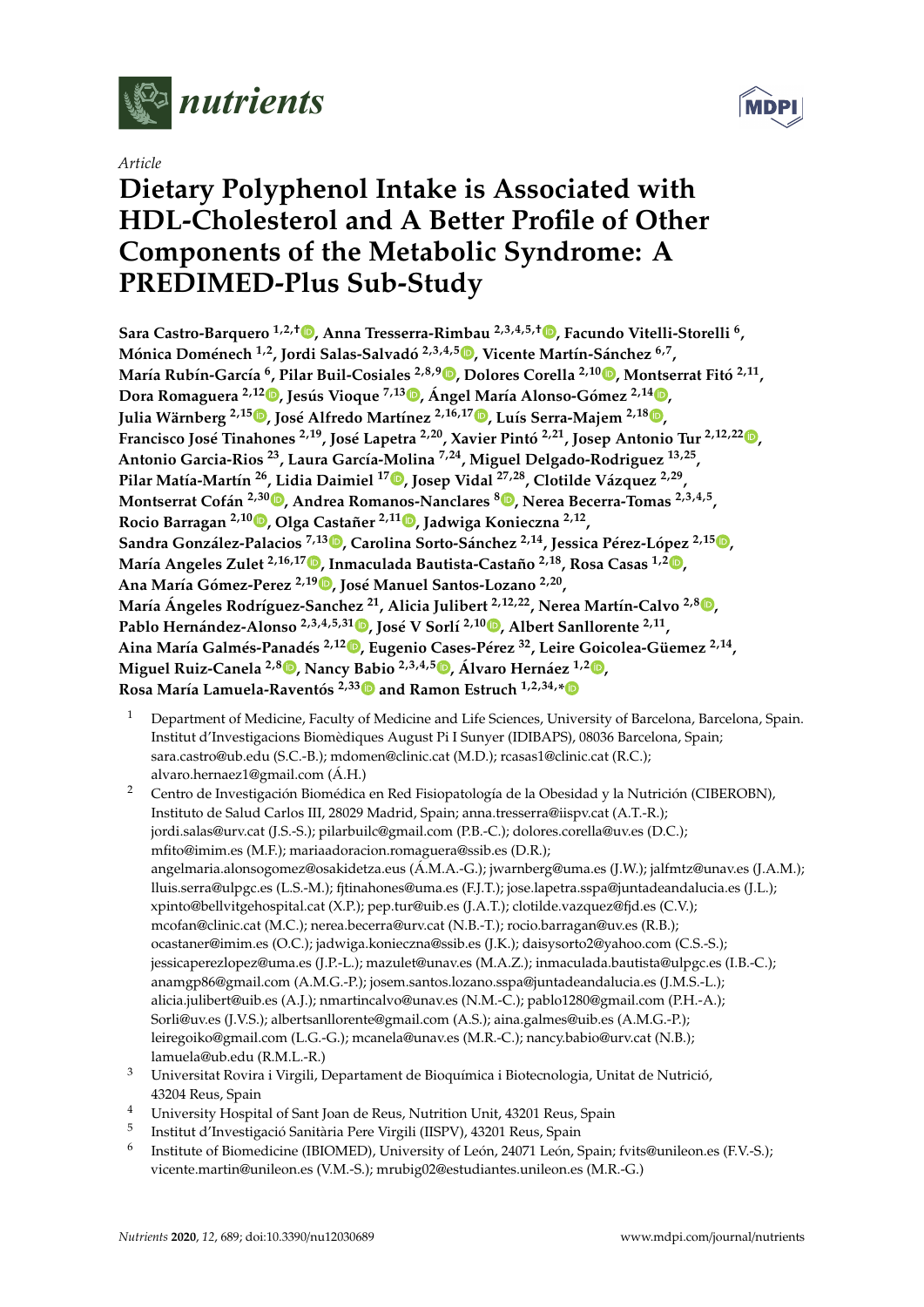- <sup>7</sup> CIBER de Epidemiología y Salud Pública (CIBERESP), Instituto de Salud Carlos III, 28029 Madrid, Spain; vioque@umh.es (J.V.); lgarmol@ugr.es (L.G.-M.); sandra.gonzalezp@umh.es (S.G.-P.)
- <sup>8</sup> University of Navarra, Department of Preventive Medicine and Public Health, Instituto de Investigación Sanitaria de Navarra (IdiSNA), 31008 Pamplona, Spain; aromanos@unav.es
- <sup>9</sup> Servicio Navarro de Salud-Osasunbidea-Instituto de Investigación Sanitaria de Navarra (IdiSNA), 31008 Pamplona, Spain
- <sup>10</sup> Department of Preventive Medicine, University of Valencia, 46010 Valencia, Spain
- <sup>11</sup> Cardiovascular Risk and Nutrition Research group, Institut Hospital del Mar de Investigaciones Médicas (IMIM), 08007 Barcelona, Spain
- <sup>12</sup> Health Research Institute of the Balearic Islands (IdISBa), University Hospital Son Espases (Research Unit), 07120 Palma de Mallorca, Spain
- <sup>13</sup> Miguel Hernandez University, ISABIAL-FISABIO, 03010 Alicante, Spain; mdelgado@ujaen.es
- <sup>14</sup> Bioaraba Health Research Institute; Osakidetza Basque Health Service, Araba University Hospital; University of the Basque Country UPV/EHU, 01009 Vitoria-Gasteiz, Spain
- <sup>15</sup> Department of Nursing. University of Málaga, Instituto de Investigación Biomédica de Málaga (IBIMA), 29010 Málaga, Spain
- <sup>16</sup> Department of Nutrition, Food Sciences, and Physiology, Center for Nutrition Research, University of Navarra, 31008 Pamplona, Spain
- <sup>17</sup> Precision Nutrition Program, IMDEA Food, CEI UAM + CSIC, 28049 Madrid, Spain; lidia.daimiel@imdea.org
- <sup>18</sup> Research Institute of Biomedical and Health Sciences (IUIBS), University of Las Palmas de Gran Canaria & Centro Hospitalario Universitario Insular Materno Infantil (CHUIMI), Canarian Health Service, 35016 Las Palmas de Gran Canaria, Spain
- <sup>19</sup> Virgen de la Victoria Hospital, Department of Endocrinology, Instituto de Investigación Biomédica de Málaga (IBIMA). University of Málaga, 29010 Málaga, Spain
- <sup>20</sup> Department of Family Medicine, Research Unit, Distrito Sanitario Atención Primaria Sevilla, 41010 Sevilla, Spain
- <sup>21</sup> Lipids and Vascular Risk Unit, Internal Medicine, Hospital Universitario de Bellvitge, IDIBELL, Hospitalet de Llobregat, 08908 Barcelona, Spain; mrodriguezsa@bellvitgehospital.cat
- <sup>22</sup> Research Group on Community Nutrition & Oxidative Stress, University of Balearic Islands, 07122 Palma de Mallorca, Spain
- <sup>23</sup> Department of Internal Medicine, Maimonides Biomedical Research Institute of Cordoba (IMIBIC), Reina Sofia University Hospital, University of Cordoba, 14004 Cordoba, Spain; angarios2004@yahoo.es
- <sup>24</sup> Department of Preventive Medicine and Public Health, University of Granada, 18016 Granada, Spain<br><sup>25</sup> Division of Preventive Medicine Forelly of Medicine University of Leín 22071 Lén Spain
- 
- <sup>25</sup> Division of Preventive Medicine, Faculty of Medicine, University of Jaén, 23071 Jaén, Spain<br><sup>26</sup> Department of Endocripology and Nutrition, Instituto de Investigación Sanitaria Hospital C <sup>26</sup> Department of Endocrinology and Nutrition, Instituto de Investigación Sanitaria Hospital Clínico San Carlos (IdISSC), 28040 Madrid, Spain; mmatia@ucm.es
- <sup>27</sup> CIBER Diabetes y Enfermedades Metabólicas (CIBERDEM), Instituto de Salud Carlos III (ISCIII), 28029 Madrid, Spain; jovidal@clinic.cat
- <sup>28</sup> Department of Endocrinology, Institut d'Investigacions Biomédiques August Pi Sunyer (IDIBAPS), Hospital Clinic, University of Barcelona, 08036 Barcelona, Spain
- <sup>29</sup> Department of Endocrinology and Nutrition, Hospital Fundación Jimenez Díaz, Instituto de Investigaciones Biomédicas IISFJD. University Autonoma, 28040 Madrid, Spain
- <sup>30</sup> Lipid Clinic, Department of Endocrinology and Nutrition, Institut d'Investigacions Biomèdiques August Pi Sunyer (IDIBAPS), Hospital Clínic, 08036 Barcelona, Spain
- <sup>31</sup> Unidad de Gestión Clínica de Endocrinología y Nutrición del Hospital Virgen de la Victoria, Instituto de Investigación Biomédica de Málaga (IBIMA), 29010 Málaga, Spain
- <sup>32</sup> Centro de Salud Raval, 03203 Alicante, Spain; ecases@coma.es
- <sup>33</sup> Department of Nutrition, Food Science and Gastronomy, XaRTA, INSA, School of Pharmacy and Food Sciences, University of Barcelona, 08028 Barcelona, Spain
- <sup>34</sup> Department of Internal Medicine, Hospital Clinic de Barcelona, 08036 Barcelona, Spain
- **\*** Correspondence: restruch@clinic.cat; Tel.: +34-932-279-935
- † These authors contributed equally to this work.

Received: 7 February 2020; Accepted: 29 February 2020; Published: 4 March 2020

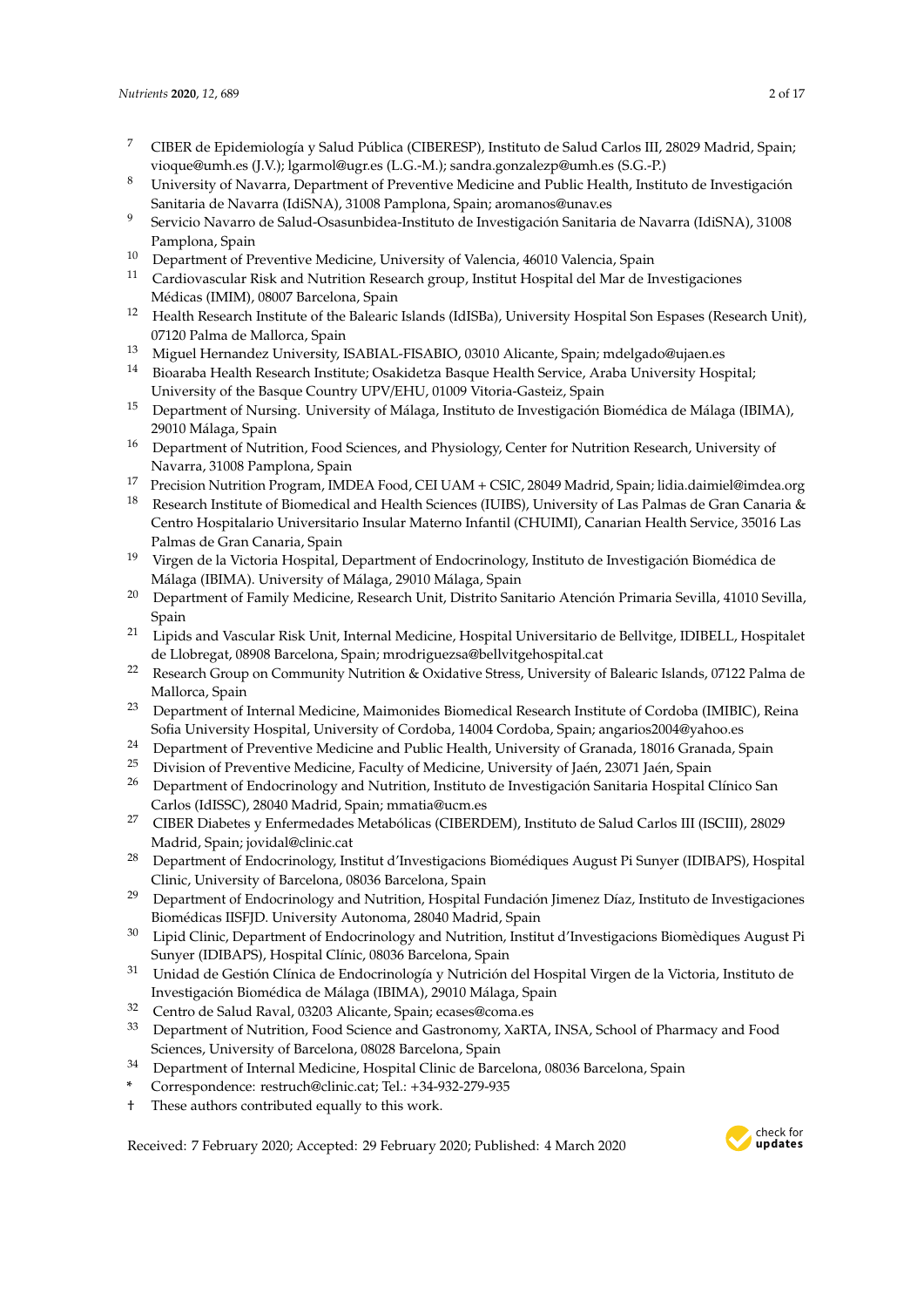**Abstract:** Dietary polyphenol intake is associated with improvement of metabolic disturbances. The aims of the present study are to describe dietary polyphenol intake in a population with metabolic syndrome (MetS) and to examine the association between polyphenol intake and the components of MetS. This cross-sectional analysis involved 6633 men and women included in the PREDIMED (PREvención con DIeta MEDiterranea-Plus) study. The polyphenol content of foods was estimated from the Phenol-Explorer 3.6 database. The mean of total polyphenol intake was  $846 \pm 318$  mg/day. Except for stilbenes, women had higher polyphenol intake than men. Total polyphenol intake was higher in older participants (>70 years of age) compared to their younger counterparts. Participants with body mass index (BMI) >35 kg/m<sup>2</sup> reported lower total polyphenol, flavonoid, and stilbene intake than those with lower BMI. Total polyphenol intake was not associated with a better profile concerning MetS components, except for high-density lipoprotein cholesterol (HDL-c), although stilbenes, lignans, and other polyphenols showed an inverse association with blood pressure, fasting plasma glucose, and triglycerides. A direct association with HDL-c was found for all subclasses except lignans and phenolic acids. To conclude, in participants with MetS, higher intake of several polyphenol subclasses was associated with a better profile of MetS components, especially HDL-c.

**Keywords:** polyphenols; metabolic syndrome; Mediterranean diet; glignans; stilbenes; HDL-cholesterol

## **1. Introduction**

Polyphenols are plant-derived molecules characterized by the presence of one or more aromatic rings and attached hydroxyl groups [\[1\]](#page-13-0). They are classified into five subclasses according to their chemical structure, including flavonoids and nonflavonoids subclasses defined as phenolic acids, stilbenes, lignans, and other polyphenols. These bioactive compounds are responsible for some health and sensory properties of foods, such as bitterness, astringency, and antioxidant capacity. The intake of phenolic compounds and their food sources is highly variable and depends on dietary patterns, sex, socioeconomic factors, and the native foods of each region [\[2\]](#page-13-1). The Mediterranean diet (MedDiet) is characterized by a high intake of phenolic compounds because MedDiet interventions promote the intake of phenolic rich and plant-based products, such as legumes, vegetables, fruits, nuts and wholegrain cereals, and promote the use of extra virgin olive oil as the main source of fat. It has been suggested that phenolic compounds are partly responsible for the beneficial effects attributed to the MedDiet [\[3\]](#page-13-2).

The metabolic syndrome (MetS) is defined as a cluster of metabolic disturbances, which include impaired glucose metabolism, elevated blood pressure, and low level of HDL-c, dyslipidemia, and abdominal obesity [\[4\]](#page-13-3). Sedentary lifestyle, smoking, and unbalanced diets are well-known modifiable risk factors for MetS, and lifestyle interventions in those areas, especially dietary interventions based on the MedDiet [\[3](#page-13-2)[–6\]](#page-14-0), might improve this condition. Considering the chronic low-grade inflammation and oxidative stress observed in MetS, polyphenols are good candidates to improve the condition because of their antioxidant and anti-inflammatory properties [\[7\]](#page-14-1). Moreover, several epidemiological studies have observed a negative association between polyphenol intake and MetS rates [\[8\]](#page-14-2). Regarding MetS components, an adequate intake of phenolic compounds has been shown to improve lipid profile and insulin resistance, and decrease blood pressure levels and body weight [\[8](#page-14-2)[,9\]](#page-14-3).

Despite the fact that phenol-rich dietary patterns are effective in improving some MetS components, there is no single phenolic compound or extract able to improve all the components of MetS [\[10\]](#page-14-4). Nevertheless, given the complexity of MetS and the heterogeneity of polyphenols, more large randomized trials with MetS patients are needed to evaluate the effect of polyphenol intake in reducing MetS complications, and whether intake of the different polyphenol subclasses could be associated with improvements in MetS components, because each subtype has different absorption and metabolism [\[11\]](#page-14-5).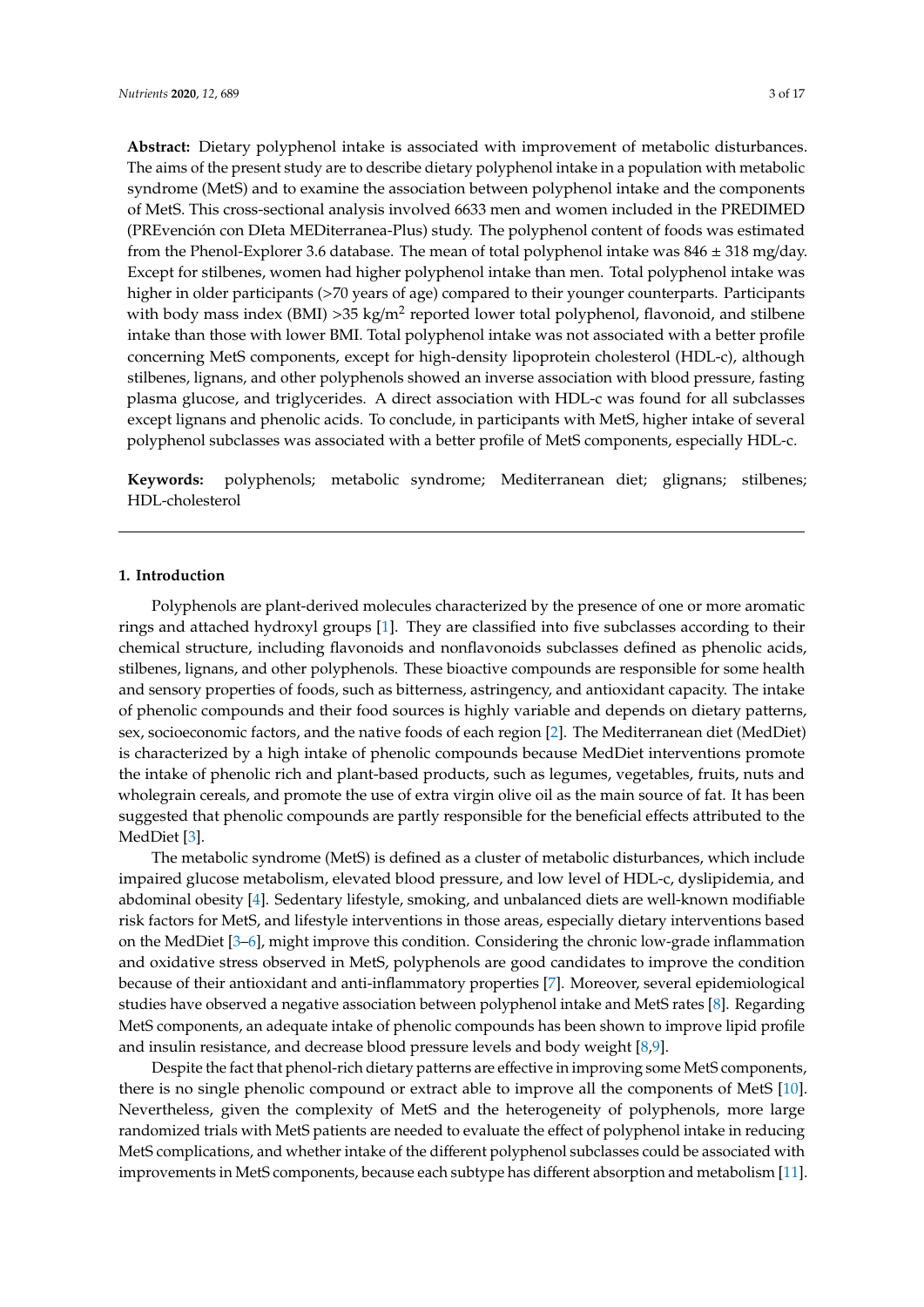Therefore, the aims of our study were firstly to describe polyphenol intake in 6633 participants with MetS from the PREvención con DIeta MEDiterranea-Plus (PREDIMED-Plus) trial and to identify the main food sources of polyphenols in those participants, and secondly to examine whether higher intakes of some polyphenol sub-classes are associated with MetS components in this population.

## **2. Materials and Methods**

## *2.1. Design of the Study*

A cross-sectional analysis of the baseline data of participants included in the PREvención con DIeta MEDiterranea-Plus (PREDIMED-Plus) study was performed. The profile of the cohort, recruiting methods, and data collection processes have been described elsewhere [\[12\]](#page-14-6) and on the website http://[predimedplus.com.](http://predimedplus.com) The study protocol was approved by the 23 recruiting centers Institutional Review Boards and registered in 2014 at the International Standard Randomized Controlled Trial Number registry (http://www.isrctn.com/[ISRCTN89898870\)](http://www.isrctn.com/ISRCTN89898870). All participants provided written informed consent before joining the study.

## *2.2. Participants*

A total of 6874 subjects were recruited and randomized in the 23 recruiting centers between September 2013 and December 2016. Primary care medical doctors from primary care centers of the National Health System assessed potential participants for eligibility. Eligible participants were men (aged 55–75 years) and women (aged 60–75 years) with overweight or obesity (body mass index [BMI]  $\geq$ 27 and <40 kg/m<sup>2</sup>) and at least three components of MetS according to the comprehensive definition of the International Diabetes Federation; National Heart, Lung, and Blood Institute; and American Heart Association (2009) [\[4\]](#page-13-3). Exclusion criteria were documented history of cardiovascular diseases (CVD), having a long-term illness, drug or alcohol use disorder, a BMI of 40 or higher, a history of allergy or intolerance to extra virgin olive oil or nuts, malignant cancer, inability to follow the recommended diet or physical activity program, history of surgical procedures for weight loss, and obesity of known endocrine disease (except for treated hypothyroidism). Of the total sample of 6874 randomized participants, 241 participants were excluded from the current analysis (Figure [1\)](#page-3-0): 53 without food-frequency questionnaire (FFQ) data at baseline, and 188 participants who reported energy intake values outside the predefined limits (<3347 kJ [800 kcal]/day or >17,573 kJ [4000 kcal]/day for men; <2510 kJ [500 kcal]/day or >14,644 kJ [3500 kcal]/day for women) [\[13\]](#page-14-7). are and of physical activity program, history of surgical procedures in a-frequency questionnaire (FFQ) data at baseline, and 188 participants after a four  $\alpha$  shown in the Supplementary Table S1 (Supplementary Table S1).

<span id="page-3-0"></span>

**Figure 1. Figure 1.** Flowchart of the participants. Flowchart of the participants.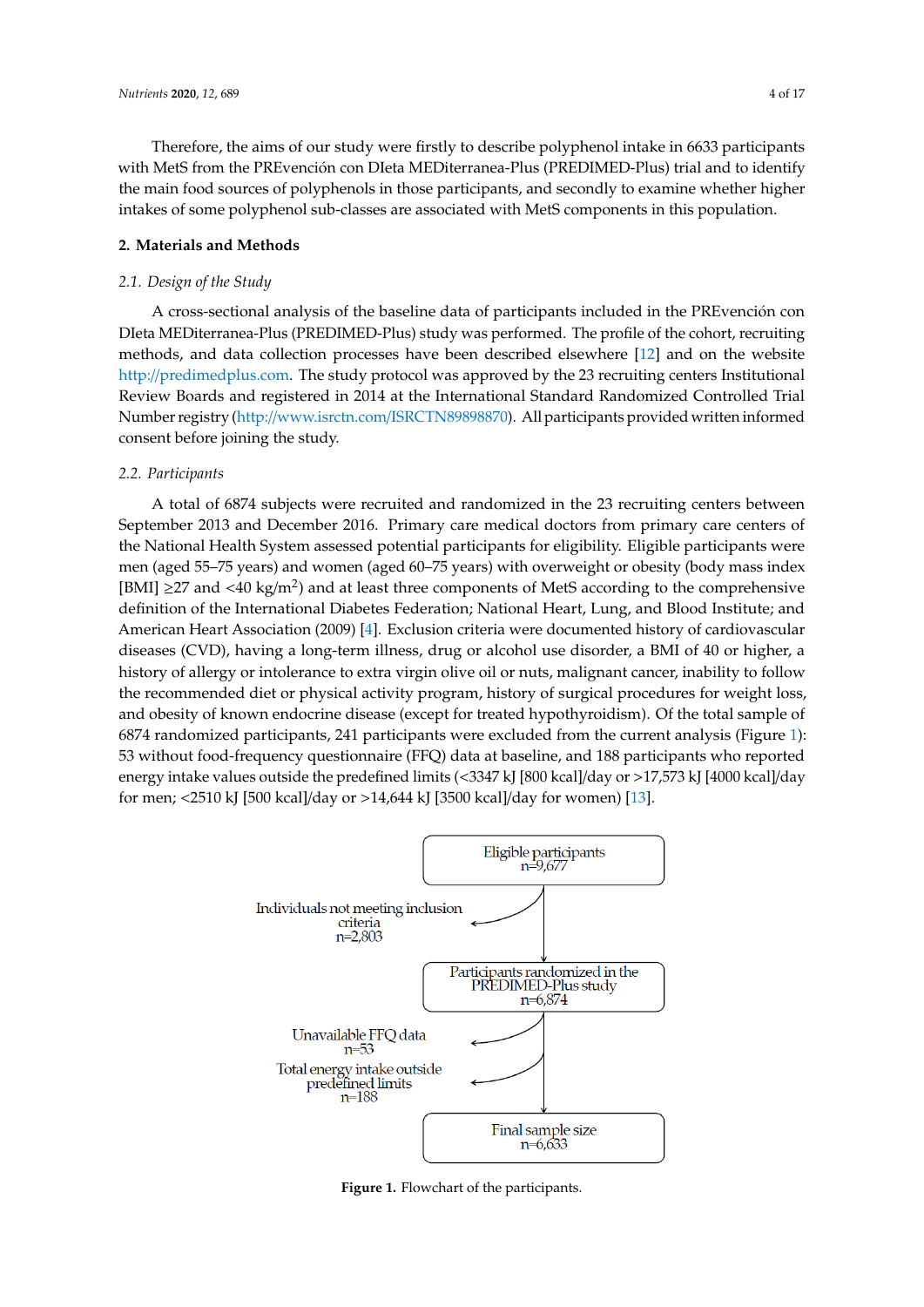### *2.3. Estimation of Dietary Polyphenol Intake*

The total dietary polyphenol intake and polyphenol subclasses were obtained at baseline by the 143-item FFQs used in the PREDIMED-Plus study. As described elsewhere [\[14\]](#page-14-8), dietary polyphenol intake was estimated following these steps: (1) All foods from the FFQ with no polyphenol content, or only traces, were excluded; (2) recipes were calculated according to their ingredients and portions using traditional MedDiet recipes; (3) when an item from the FFQ included several foods (e.g., oranges and tangerines), the proportion of intake was calculated according to data available in the national survey; (4) no retention or yield factors were used to correct weight changes during cooking because this was already taken into account in the FFQ; (5) the polyphenol content in 100 g of each food item was obtained from the Phenol-Explorer database (version 3.6) [\[15\]](#page-14-9); (6) finally, the individual polyphenol intake from each food was calculated by multiplying the content of each polyphenol by the daily consumption of each food. Total polyphenol intake was calculated as the sum of all individual polyphenol intakes from the food sources reported in the FFQ.

The data used to calculate polyphenol intake was obtained by chromatography of all the phenolic compounds, except proanthocyanidins, the content of which was obtained by normal-phase high-performance liquid chromatography. In the case of lignans and phenolic acids in certain foods (i.e., swiss chard, chickpeas, plums, and strawberry jam), data corresponding to chromatography after hydrolysis was also collected, since these treatments are needed to release phenolic compounds that could otherwise not be analyzed. Total and polyphenol subclass intakes were adjusted for energy intake (kcal/day) using the residual method [\[13\]](#page-14-7).

#### *2.4. Measurements and Outcome Assessment*

Data on age, sex, educational levels, anthropometric measurements, dietary habits and lifestyle were collected at baseline. Anthropometric measurements were measured according to the PREDIMED-Plus protocol. Weight was recorded with participants in light clothing without shoes or accessories using a high-quality calibrated scale. Height was measured with a wall-mounted stadiometer. Waist circumference was measured midway between the lowest rib and the iliac crest. The BMI was calculated as weight (kg) divided by the square of height (m<sup>2</sup>).

Physical activity and sedentary behaviors were evaluated using the validated Regicor Short Physical Activity Questionnaire [\[16\]](#page-14-10) and the validated Spanish version of the Nurses' Health Study questionnaire [\[17\]](#page-14-11), respectively.

Information related to sociodemographic and lifestyle habits, individual and family medical history, smoking status, medical conditions, and medication use was evaluated using self-reported questionnaires. Sociodemographic and lifestyle variables were categorized as follows: age (three categories: <65, 65–70, or >70 years), educational level (three categories: primary, secondary, or high school), physical activity level (three categories: low, moderate, or high), BMI (three categories: 27.0–29.9, 30.0–34.9, or  $\geq$ 35 kg/m<sup>2</sup>), and smoking status (three categories: never, former, or current smoker).

Blood samples were collected after overnight fasting. Biochemical analyses were performed to determine plasma glucose (mg/dL), glycated hemoglobin (%), HDL-c (mg/dL), and triglyceride (mg/dL) levels using standard laboratory enzymatic methods. Low-density lipoprotein cholesterol (LDL-c; mg/dL) was calculated using the Friedewald formula whenever triglyceride levels were less than 300 mg/dL. Blood pressure measurements were obtained after the participant had rested for five minutes. Each measurement was obtained with a validated semiautomatic oscillometer (Omron HEM-705CP), ensuring the use of the proper cuff size for each participant.

#### *2.5. Statistical Analysis*

Descriptive statistics were used to define the baseline characteristics of the participants. The database used was the PREDIMED-Plus baseline database generated in September 2018.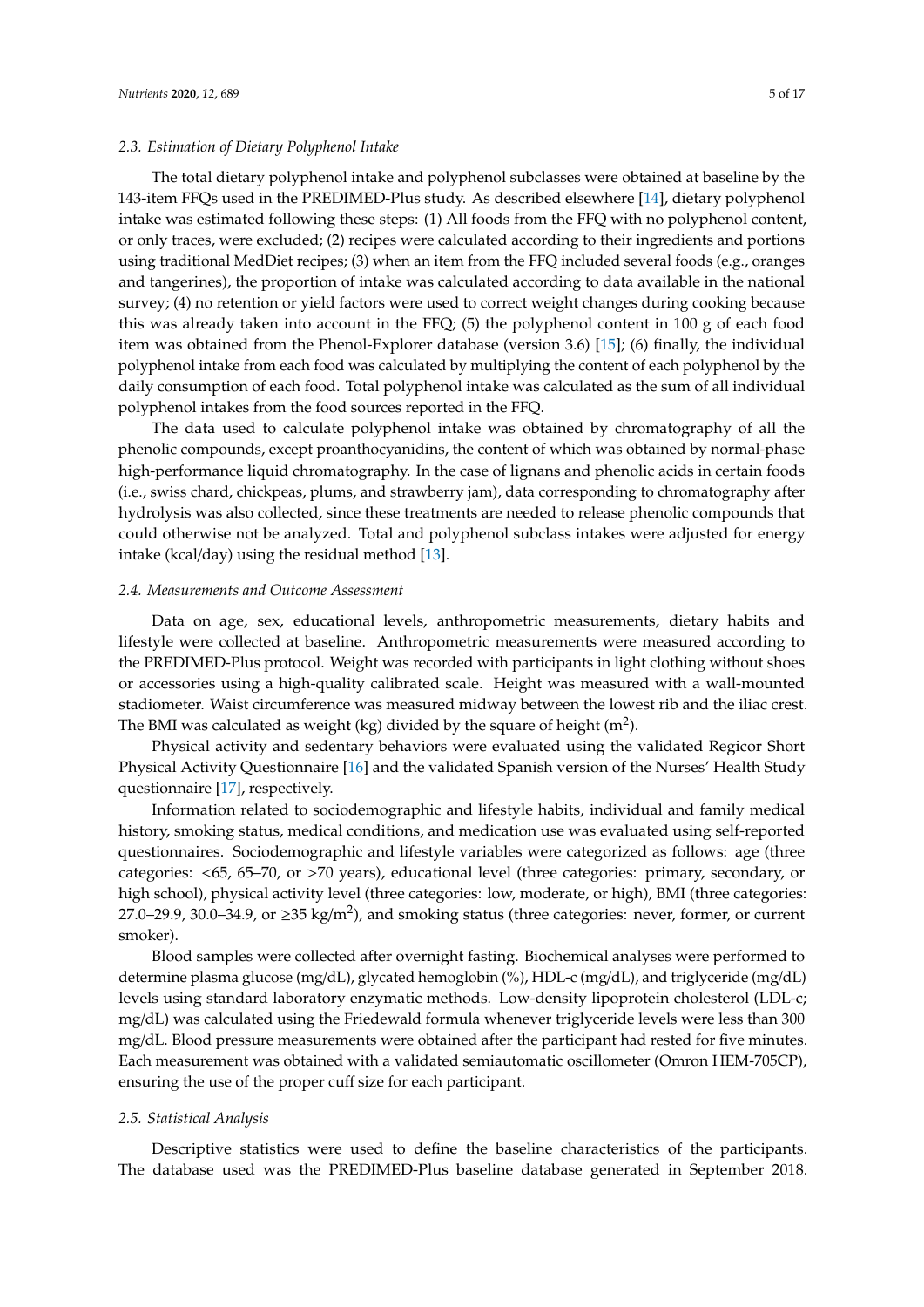Continuous variables are expressed as mean ± SD. Categorical variables are expressed as number (*n*) and percentage (%). Comparisons among quartiles of dietary polyphenol intake used the Pearson chi square test ( $\chi^2$ ) for categorical variables or one-way ANOVA for continuous variables. The associations between dietary polyphenol intake and MetS components were analyzed by linear regression models to determine differences between quartiles of polyphenol subclass intake. The results of the regression models are expressed as unstandardized β-coefficients. For regression models, polyphenol and polyphenol subclasses are expressed as quartiles of energy-adjusted dietary intake. We used robust variance estimators to account for intra-cluster correlation in all linear models, considering members of the same household as a cluster. All regression models were adjusted for potential confounders. Model 1 was adjusted for sex, age, recruiting center, and members of the same household. Model 2 was additionally adjusted for physical activity level, BMI (except for waist circumference criteria), smoking status, and educational level. We additionally adjusted for anti-diabetic treatment when assessing glycemia and antihypertensive treatments when assessing blood pressure. Lastly, model 3 was additionally adjusted for total energy intake (continuous, kcal/day), saturated fatty acids (g/day), and distilled drinks alcohol intake  $(g/day)$ . In model 3, the analysis of glycemia was additionally adjusted for dietary simple sugar intake (g/day), whereas the analysis of systolic and diastolic blood pressures was also adjusted for dietary sodium intake (mg/day). The normality of the continuous outcomes and standardized residuals was assessed with the Shapiro–Wilk test. Values are shown as 95% confidence interval (CI) and significance for all statistical tests was based on bilateral contrast set at *p* < 0.05. The P value for linear trends was computed by fitting a continuous variable that assigned the median value for each quartile in regression models. The descriptive analyses shown in Tables [1–](#page-6-0)[3](#page-8-0) were performed using SPSS software version 22.0 (Chicago, IL, USA) and the regression analysis was performed using Stata software version 16 (StataCorp LP, College Station, TX, USA).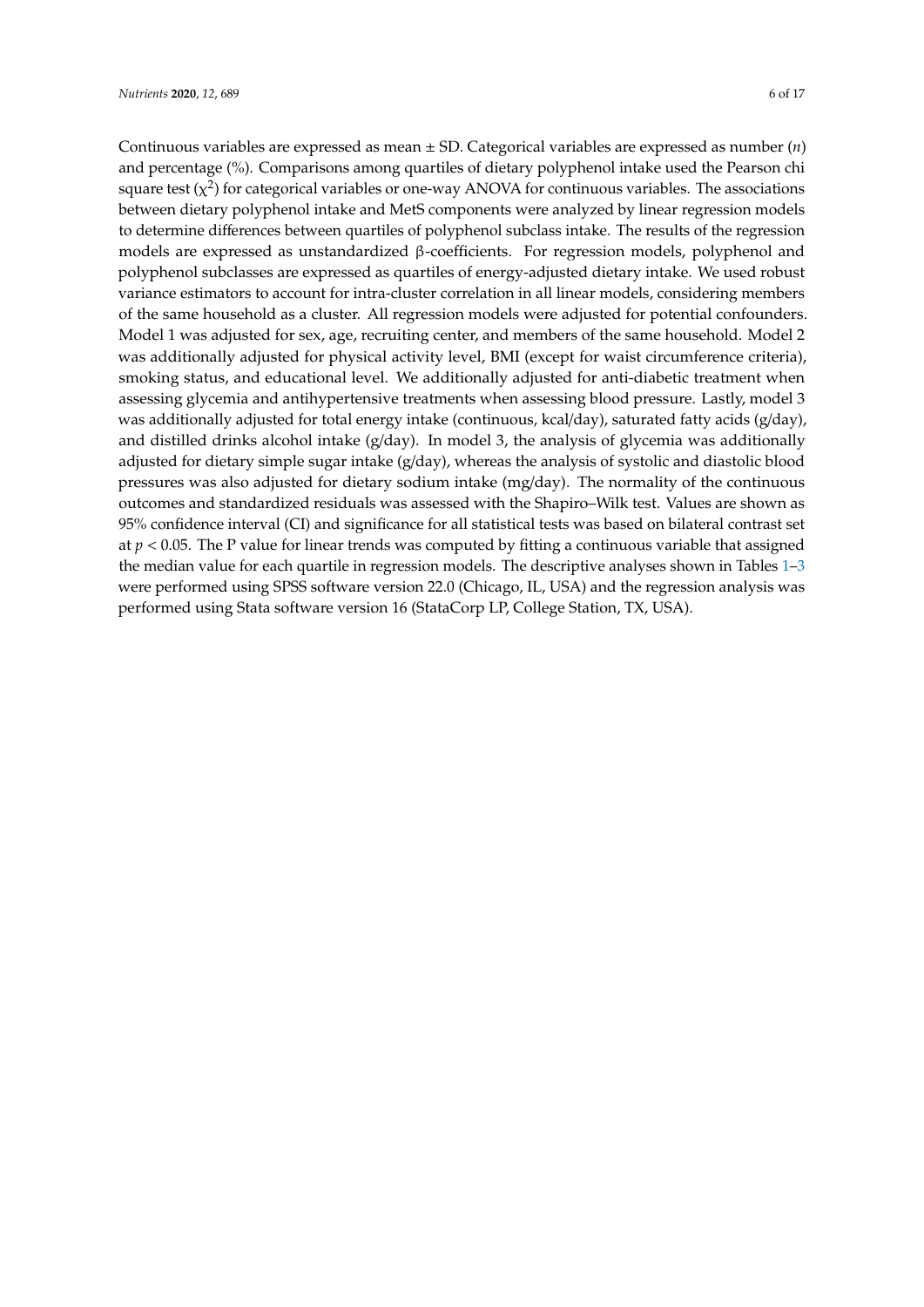|                                              | $Q1$ (<623, 3 mg/d) | O2 (623.4-799.4)<br>mg/d) | O3 (799.5-1019.2)<br>mg/d) | Q <sub>4</sub><br>$(>1019.3 \text{ mg/d})$ | p       | p for Linear<br><b>Trend</b> |
|----------------------------------------------|---------------------|---------------------------|----------------------------|--------------------------------------------|---------|------------------------------|
| $\boldsymbol{n}$                             | 1658                | 1658                      | 1660                       | 1657                                       |         |                              |
| Age, years                                   | $65.2 \pm 4.90$     | $64.8 \pm 4.87$           | $65.0 \pm 4.87$            | $64.9 \pm 4.98$                            | 0.10    | 0.19                         |
| Women, $n$ $(\%)$                            | 894 (53.9)          | 845 (51.0)                | 785 (47.3)                 | 685 (41.3)                                 | < 0.001 | < 0.001                      |
| Family history of CVD <sup>1</sup> , $n$ (%) | 659 (39.7)          | 698 (42.1)                | 662 (39.9)                 | 678 (40.9)                                 | 0.48    | 0.81                         |
| Current smokers, $n$ (%)                     | 197(11.9)           | 205(12.4)                 | 203(12.2)                  | 216(13.0)                                  | 0.78    | 0.36                         |
| Former smokers, $n$ (%)                      | 647 (39.0)          | 695 (41.9)                | 728 (43.9)                 | 800 (48.3)                                 | < 0.001 | < 0.001                      |
| BMI, $\text{kg/m}^2$                         | $32.6 \pm 3.46$     | $32.6 \pm 3.49$           | $32.6 \pm 3.51$            | $32.3 \pm 3.31$                            | 0.03    | 0.02                         |
| Waist circumference, cm                      | $107.0 \pm 9.76$    | $107.4 \pm 9.70$          | $107.8 \pm 9.75$           | $107.8 \pm 9.36$                           | 0.06    | 0.01                         |
| Body weight, kg                              | $85.2 \pm 12.8$     | $86.2 \pm 12.8$           | $87.3 \pm 13.3$            | $87.5 \pm 12.8$                            | < 0.001 | < 0.001                      |
| Glucose, mg/dL                               | $113.4 \pm 28.9$    | $113.9 \pm 31.0$          | $113.9 \pm 29.0$           | $113.0 \pm 27.6$                           | 0.78    | 0.71                         |
| Glycated hemoglobin, %                       | $6.10 \pm 0.88$     | $6.22 \pm 2.58$           | $6.25 \pm 3.53$            | $6.10 \pm 0.88$                            | 0.15    | 0.85                         |
| Total-cholesterol, mg/dL                     | $196 \pm 38.4$      | $197 \pm 37.7$            | $196 \pm 37.0$             | $198 \pm 42.8$                             | 0.59    | 0.57                         |
| HDL-cholesterol, mg/dL                       | $47.6 \pm 11.5$     | $48.2 \pm 11.7$           | $48.7 \pm 12.2$            | $47.9 \pm 11.9$                            | 0.06    | 0.32                         |
| Medications, $n$ $(\%)$                      |                     |                           |                            |                                            |         |                              |
| Antihypertensive agents                      | 1272 (76.7)         | 1285 (77.5)               | 1294 (77.9)                | 1304 (78.7)                                | 0.48    | 0.46                         |
| Colesterol-lowering agents                   | 862 (52.0)          | 846 (51.0)                | 858 (51.7)                 | 842 (50.8)                                 | 0.97    | 0.52                         |
| Insulin                                      | 84 (5.07)           | 98 (5.91)                 | 67 (4.04)                  | 63 (3.80)                                  | 0.01    | 0.01                         |
| Metformin                                    | 380 (22.9)          | 404 (24.4)                | 383 (23.1)                 | 347 (20.9)                                 | 0.13    | 0.12                         |
| Other hypoglycemic drugs                     | 324 (19.5)          | 331 (20.0)                | 327 (19.7)                 | 303(18.3)                                  | 0.62    | 0.35                         |
| Aspirin or antiplatelet drugs                | 246 (14.8)          | 272 (16.4)                | 249(15.0)                  | 271 (16.3)                                 | 0.26    | 0.61                         |
| <b>NSAIDS</b>                                | 534 (32.2)          | 469 (28.3)                | 484 (29.2)                 | 446 (26.9)                                 | 0.01    | 0.01                         |
| Vitamins and minerals                        | 210(12.7)           | 184 (11.1)                | 220(13.3)                  | 183(11.0)                                  | 0.19    | 0.11                         |
| Sedative or tranquilliser agents             | 417(25.1)           | 416(25.1)                 | 389 (23.4)                 | 392 (23.7)                                 | 0.85    | 0.31                         |
| Hormonal treatment (only women)              | 42(2.53)            | 41(2.47)                  | 33 (1.99)                  | 38 (2.29)                                  | 0.924   | 0.935                        |
| Educational level, $n$ $(\%)$                |                     |                           |                            |                                            | < 0.001 | < 0.001                      |
| Primary school                               | 887 (53.6)          | 854 (51.5)                | 805 (48.5)                 | 719 (43.4)                                 |         |                              |
| Secondary school                             | 468 (28.3)          | 467 (28.2)                | 497 (30.0)                 | 481 (29.0)                                 |         |                              |
| University and other studies                 | 301 (18.2)          | 337 (20.3)                | 356 (21.5)                 | 456 (27.5)                                 |         |                              |

**Table 1.** Baseline characteristic of participants by quartiles of total polyphenol intake.

<span id="page-6-0"></span><sup>1</sup> Cardiovascular diseases (CVD), body mass index (BMI), high-density lipoprotein-cholesterol (HDL-c) and nonsteroidal anti-inflammatory drugs (NSAIDs). Continue variables are expressed as mean (± SD). Categorical variables are expressed as number (*n*) and percentage (%). Comparisons among quartiles of dietary polyphenol intake with Pearson's chi square test for categorical variables or one-way ANOVA for continuous variables. For glycated hemoglobine parameter, 9% of participants had no values available. The P value for linear trend was computed by fitting a continuous variable that assigned the median value for each quartile in regression models.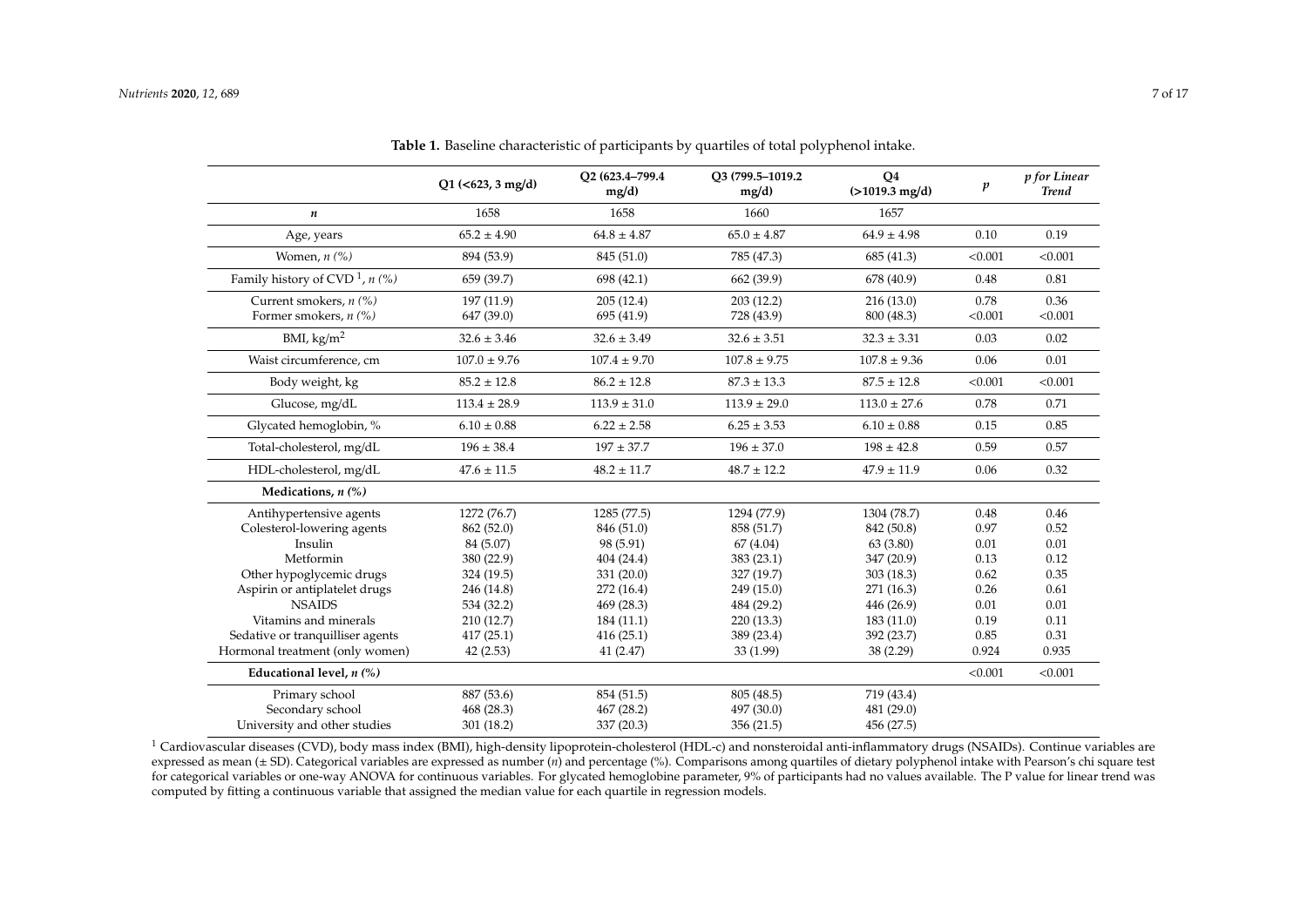<span id="page-7-0"></span>

| <b>Polyphenol Subclasses</b> |                              | Contribution, Mean<br><b>Polyphenol Contribution as</b><br>Aglycones, Mean $(mg/d) \pm SD$ , $(\%)$<br>$(mg/d) \pm SD$ , $(\%)$ |                           | Food Sources (% of Contribution)                                                                                                                                                                                   |  |  |  |  |  |  |
|------------------------------|------------------------------|---------------------------------------------------------------------------------------------------------------------------------|---------------------------|--------------------------------------------------------------------------------------------------------------------------------------------------------------------------------------------------------------------|--|--|--|--|--|--|
|                              | Total polyphenols            | $846 \pm 318$                                                                                                                   | $620.9 \pm 273.5$         |                                                                                                                                                                                                                    |  |  |  |  |  |  |
|                              | Flavonoids                   | $491 \pm 253, (58.0)$                                                                                                           | $406.3 \pm 237.2$ (65.44) |                                                                                                                                                                                                                    |  |  |  |  |  |  |
|                              | Anthocyanins                 | $43.5 \pm 37.8$ , (5.14)                                                                                                        | $24.7 \pm 21.7$ (3.98)    | Cherries (42.2), red wine (24.1), olives (10.5), strawberries (10.1), grape (9.30), other foods (3.8)                                                                                                              |  |  |  |  |  |  |
|                              | Chalcones                    | $0.009 \pm 0.18$ , (<0.01)                                                                                                      | $0.006 \pm 0.01$ (<0.01)  | Beer (100)                                                                                                                                                                                                         |  |  |  |  |  |  |
|                              | Dihydrochalcones             | $1.72 \pm 1.59$ , (0.20)                                                                                                        | $0.98 \pm 0.91$ (0.16)    | Apples (93.2), fruit juices from concentrate (6.77)                                                                                                                                                                |  |  |  |  |  |  |
|                              | Dihydroflavonols             | $2.62 \pm 4.92, (0.31)$                                                                                                         | $1.81 \pm 3.43$ (0.29)    | Red wine (97.6), white wine (1.80), rosé wine (0.59)                                                                                                                                                               |  |  |  |  |  |  |
|                              | Catechines                   | $28.1 \pm 22.4$ , (3.32)                                                                                                        | $27.1 \pm 20.7$ (4.36)    | Tea (23.0), red wine (19.2), apples (18.6), chocolate (11.6), peaches (6.0), cocoa powder (3.18), fruit juices from<br>concentrate (2.83), other foods (15.6)                                                      |  |  |  |  |  |  |
|                              | Proanthocyanidins            | $204 \pm 185$ , (24.1)                                                                                                          | $200.7 \pm 189.4$ (32.32) | Chocolate (42.7), apples (20.4), plums (9.53), red wine (7.09), cocoa powder (5.68), strawberries (4.20), other foods<br>(10.4)                                                                                    |  |  |  |  |  |  |
|                              | Theaflavin                   | $0.70 \pm 1.81, (0.08)$                                                                                                         | $0.57 \pm 1.46$ (0.09)    | Tea (100)                                                                                                                                                                                                          |  |  |  |  |  |  |
|                              | Flavanones                   | $83.2 \pm 76.6$ , (9.83)                                                                                                        | $58.1 \pm 55.0$ (9.35)    | Oranges (71.3), natural orange juice (23.0), fruit juices from concentrate (3.22), other foods (2.09)                                                                                                              |  |  |  |  |  |  |
|                              | Flavones                     | $73.2 \pm 47.4$ , (8.65)                                                                                                        | $54.7 \pm 32.9$ (8.81)    | Whole-grain bread (30.0), bread (23.6), oranges (21.6), natural orange juice (8.53), artichoke (3.80), other foods (12.5).                                                                                         |  |  |  |  |  |  |
|                              | Flavonols                    | $54.0 \pm 22.3$ , (6.40)                                                                                                        | $35.6 \pm 15.3$ (5.73)    | Onions (27.8), spinach (26.7), lettuce (11.9), red wine (6.02), olives (5.10), asparagus (4.93), other foods (17.55)                                                                                               |  |  |  |  |  |  |
|                              | Isoflavonoids                | $0.002 \pm 0.004$ , (<0.01)                                                                                                     | $0.002 \pm 0.003$ (<0.01) | Beer (100)                                                                                                                                                                                                         |  |  |  |  |  |  |
|                              | Phenolic acids               | $280 \pm 131, (33.1)$                                                                                                           | $164.2 \pm 70.8$ (26.44)  |                                                                                                                                                                                                                    |  |  |  |  |  |  |
|                              | Hydroxybenzoic acids         | $15.5 \pm 10.3$ , (1.83)                                                                                                        | $20.5 \pm 12.4$ (3.30)    | Red wine (21.2), olives (19.9), walnuts (18.1), tea (9.46), swiss chard leaves (6.15), white wine (1.34), other foods (23.8)                                                                                       |  |  |  |  |  |  |
|                              | Hydroxycinnamic acids        | $264 \pm 129$ , (30.9)                                                                                                          | $141.6 \pm 66.8$ (22.80)  | Decaffeinated coffee (37.7), coffee (26.1), plums (5.66), potatoes (5.50), olives (4.21), red wine (1.79), other foods (19.0)                                                                                      |  |  |  |  |  |  |
|                              | Hydroxyphenylacetic acids    | $0.90 \pm 1.04$ , (0.10)                                                                                                        | $1.16 \pm 1.40$ (0.19)    | Olives (87.2), red wine (6.57), beer (3.86), extra virgin olive oil (1.52), white wine $(0.65)$                                                                                                                    |  |  |  |  |  |  |
|                              | Hydroxyphenylpropanoic acids | $0.48 \pm 0.65, (0.06)$                                                                                                         | $0.91 \pm 1.23$ (0.14)    | Olives $(100)$                                                                                                                                                                                                     |  |  |  |  |  |  |
|                              | Stilbenes                    | $2.13 \pm 3.92, (0.25)$                                                                                                         | $1.78 \pm 3.19$ (0.29)    | Red wine (91.9), white wine (3.94), grapes (1.60), rosé wine (1.21), other foods (0.07)                                                                                                                            |  |  |  |  |  |  |
|                              | Lignans                      | $1.53 \pm 0.56$ , (0.18)                                                                                                        | $1.33 \pm 0.55$ (0.21)    | Extra virgin olive oil (16.7), seeds (9.84), oranges (9.73), green bean (5.42), pepper (5.32), peaches (4.97), broccoli<br>$(4.71)$ , bread $(4.48)$ , red wine $(4.16)$ , cabbage $(2.77)$ , other foods $(31.9)$ |  |  |  |  |  |  |
|                              | Other polyphenols            | $70.8 \pm 41.5$ , (8.37)                                                                                                        | $45.6 \pm 27.8$ (7.34)    |                                                                                                                                                                                                                    |  |  |  |  |  |  |
|                              | Alkylmethoxyphenols          | $0.93 \pm 0.87, (0.11)$                                                                                                         | $0.93 \pm 0.87$ (0.15)    | Decaffeinated coffee (74.1), coffee (16.2), beers (9.77)                                                                                                                                                           |  |  |  |  |  |  |
|                              | Alkylphenols                 | $13.7 \pm 17.8$ , (1.62)                                                                                                        | $13.8 \pm 18.5$ (2.23)    | Whole-grain bread (69.1), whole-grain pastries (14.8), breakfast cereals (8.40), pasta (3.29), other foods (4.41)                                                                                                  |  |  |  |  |  |  |
|                              | Furanocoumarins              | $0.37 \pm 0.38$ , (0.04)                                                                                                        | $0.37 \pm 0.39$ (0.06)    | Celery stalks (98.3), grapefruit juice (1.7)                                                                                                                                                                       |  |  |  |  |  |  |
|                              | Hydroxybenzaldehydes         | $0.42 \pm 0.65, (0.05)$                                                                                                         | $0.42 \pm 0.66$ (<0.01)   | Red wine (78.9), walnuts (14.5), beer (2.61), white wine (1.95), other foods (2.04)                                                                                                                                |  |  |  |  |  |  |
|                              | Hydroxybenzoketones          | $0.002 \pm 0.004$ , (<0.01)                                                                                                     | $0.002 \pm 0.003$ (<0.01) | Beer (100)                                                                                                                                                                                                         |  |  |  |  |  |  |
| ٠                            | Hydroxycoumarins             | $0.10 \pm 0.19, (0.01)$                                                                                                         | $0.09 \pm 0.18$ (<0.01)   | Beer (73.6), white wine (26.3), cocoa powder (0.10)                                                                                                                                                                |  |  |  |  |  |  |
|                              | Methoxyphenols               | $0.13 \pm 0.12, (0.01)$                                                                                                         | $0.11 \pm 0.12$ (0.01)    | Decaffeinated coffee (81.3), coffee (18.7)                                                                                                                                                                         |  |  |  |  |  |  |
|                              | Naphtoquinones               | $0.82 \pm 1.12, (0.09)$                                                                                                         | $0.84 \pm 1.14(0.14)$     | Walnuts (100)                                                                                                                                                                                                      |  |  |  |  |  |  |
|                              | Tyrosols                     | $52.4 \pm 37.8$ , (6.19)                                                                                                        | $30.0 \pm 21.2$ (4.83)    | Olives (50.0), extra virgin olive oil (34.8), refined olive oil (5.17), red wine (3.29), other foods (6.74)                                                                                                        |  |  |  |  |  |  |
|                              | Other                        | $1.96 \pm 2.30, (0.23)$                                                                                                         | $0.66 \pm 0.54$ (0.11)    | Orange juice (45.4), pears (18.2), coffee (16.0), other fruit juices (9.98), olives (5.86), other foods (4.56)                                                                                                     |  |  |  |  |  |  |

**Table 2.** Contribution (%) of polyphenol subclasses to total polyphenol intake and food sources.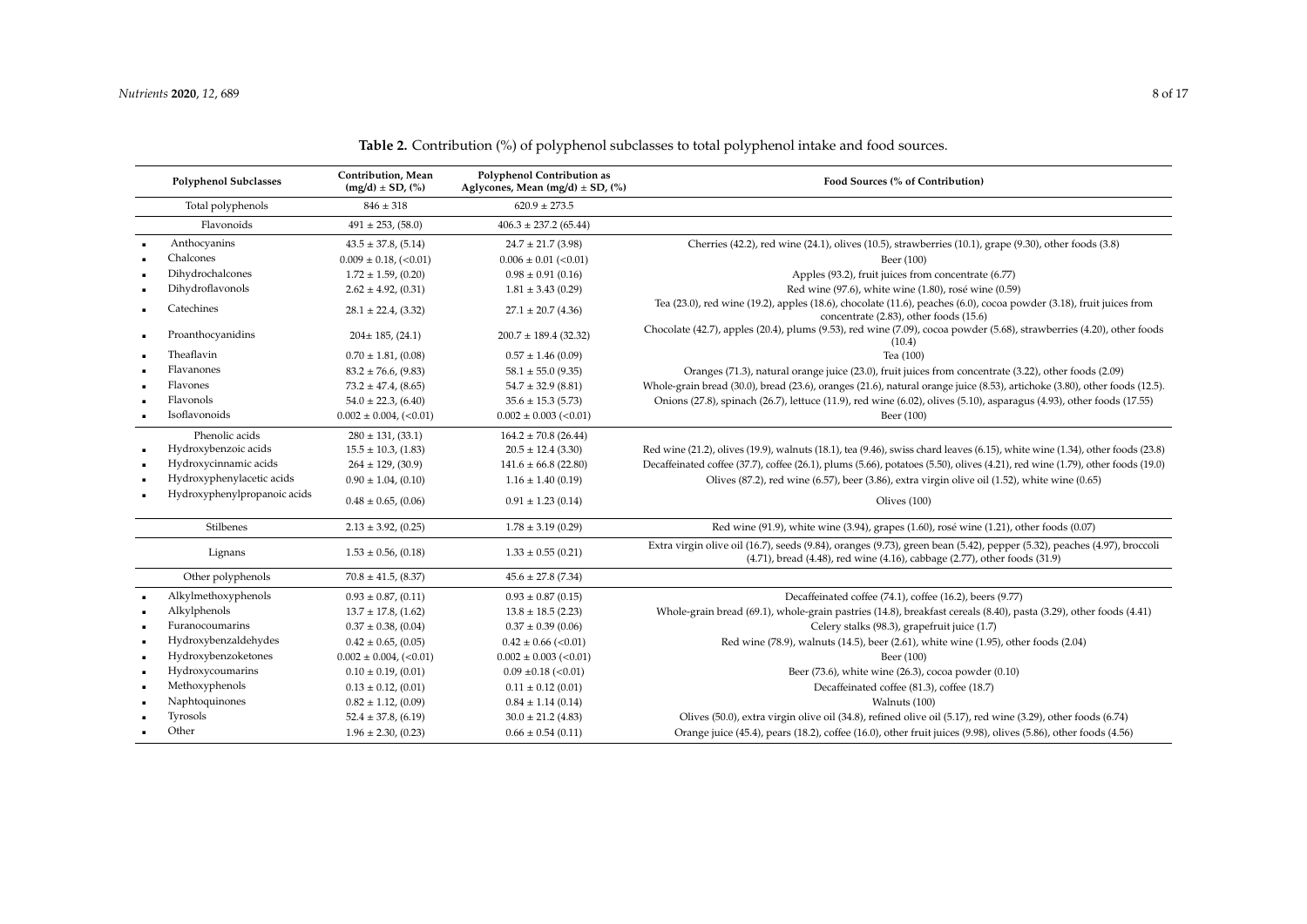|                                    | n            | <b>Total</b><br>Polypenols<br>(mg/d)        | $\boldsymbol{p}$ | Flavonoids<br>(mg/d)           | $\boldsymbol{p}$ | Phenolic<br>Acids<br>(mg/d)    | $\boldsymbol{p}$ | <b>Stilbenes</b><br>(mg/d)         | $\boldsymbol{p}$ | Lignans<br>(mg/d)                  | $\boldsymbol{p}$ | Other<br>Polyphenols<br>(mg/d)     | $\boldsymbol{p}$ |
|------------------------------------|--------------|---------------------------------------------|------------------|--------------------------------|------------------|--------------------------------|------------------|------------------------------------|------------------|------------------------------------|------------------|------------------------------------|------------------|
| Total population<br>Men            | 6633<br>3424 | $846 \pm 275$ <sup>1</sup><br>$830 \pm 288$ | < 0.001          | $491 \pm 229$<br>$469 \pm 234$ | < 0.001          | $290 \pm 127$<br>$285 \pm 134$ | 0.003            | $2.13 \pm 3.81$<br>$3.00 \pm 4.74$ | < 0.001          | $1.53 \pm 0.54$<br>$1.53 \pm 0.54$ | 0.933            | $70.8 + 38.5$<br>$72.1 \pm 42.5$   | 0.006            |
| Women                              | 3209         | $863 \pm 259$                               |                  | $515 \pm 220$                  |                  | $276 \pm 118$                  |                  | $1.21 \pm 2.12$                    |                  | $1.53 \pm 0.53$                    |                  | $69.5 \pm 33.7$                    |                  |
| Age (years)                        |              |                                             |                  |                                |                  |                                |                  |                                    |                  |                                    |                  |                                    |                  |
| < 65                               | 3530         | $835 \pm 275$                               | 0.002            | $476 \pm 230$                  | < 0.001          | $285 \pm 128$                  | 0.014            | $2.15 \pm 4.03$                    | 0.605            | $1.51 \pm 0.54$                    | 0.006            | $70.7 \pm 39.2$                    | 0.967            |
| 65-70<br>>70                       | 2122<br>981  | $854 \pm 271$<br>$866 \pm 281$              |                  | $503 \pm 225$<br>$517 \pm 228$ |                  | $276 + 123$<br>$275 \pm 127$   |                  | $2.07 \pm 3.62$<br>$2.21 \pm 3.40$ |                  | $1.55 \pm 0.52$<br>$1.55 \pm 0.54$ |                  | $71.0 \pm 38.3$<br>$70.8 \pm 36.4$ |                  |
| BMI $(Kg/m2)$                      |              |                                             |                  |                                |                  |                                |                  |                                    |                  |                                    |                  |                                    |                  |
| < 29.9                             | 1762         | $847 \pm 268$                               | 0.042            | $501 \pm 225$                  | 0.004            | $272 + 124$                    | 0.006            | $2.26 \pm 3.85$                    | < 0.001          | $1.52 \pm 0.49$                    | 0.679            | $69.9 \pm 36.8$                    | 0.353            |
| 30-34.9<br>>35                     | 3258<br>1613 | $852 \pm 280$<br>$831 \pm 270$              |                  | $493 \pm 232$<br>$475 \pm 226$ |                  | $284 + 129$<br>$282 \pm 124$   |                  | $2.24 + 3.90$<br>$1.77 \pm 3.57$   |                  | $1.53 \pm 0.54$<br>$1.54 \pm 0.57$ |                  | $71.5 \pm 39.7$<br>$70.5 \pm 37.9$ |                  |
| Physical activity<br>level         |              |                                             |                  |                                |                  |                                |                  |                                    |                  |                                    |                  |                                    |                  |
| Low                                | 3953         | $833 \pm 278$                               | < 0.001          | $480 \pm 231$                  | < 0.001          | $280 + 129$                    | 0.884            | $1.85 + 3.48$                      | < 0.001          | $1.51 \pm 0.54$                    | < 0.001          | $70.0 \pm 38.5$                    | 0.034            |
| Moderate<br>Active                 | 1253<br>1408 | $861 \pm 267$<br>$867 \pm 271$              |                  | $503 \pm 217$<br>$510 \pm 230$ |                  | $282 \pm 123$<br>$280 \pm 123$ |                  | $2.30 \pm 3.79$<br>$2.76 \pm 4.55$ |                  | $1.55 \pm 0.54$<br>$1.58 \pm 0.53$ |                  | $71.7 \pm 36.6$<br>$72.8 \pm 40.0$ |                  |
| <b>Educational</b> level           |              |                                             |                  |                                |                  |                                |                  |                                    |                  |                                    |                  |                                    |                  |
| Primary school<br>Secondary school | 3266<br>1913 | $834 \pm 259$<br>$840 \pm 270$              | < 0.001          | $482 \pm 213$<br>$487 \pm 227$ | < 0.001          | $278 + 121$<br>$279 + 125$     | 0.070            | $1.80 \pm 3.38$<br>$2.27 \pm 3.98$ | < 0.001          | $1.54 \pm 0.55$<br>$1.51 \pm 0.53$ | 0.093            | $70.9 \pm 40.2$<br>$69.9 \pm 38.1$ | 0.290            |
| University                         | 1450         | $880 \pm 311$                               |                  | $517 \pm 260$                  |                  | $287 \pm 139$                  |                  | $2.70 \pm 4.40$                    |                  | $1.55 \pm 0.52$                    |                  | $72.0 \pm 35.0$                    |                  |
| Smoking status                     |              |                                             |                  |                                |                  |                                |                  |                                    |                  |                                    |                  |                                    |                  |
| Current smokers<br>Non-smokers     | 821<br>5812  | $841 \pm 296$<br>$847 \pm 272$              | 0.581            | $455 \pm 243$<br>$496 \pm 226$ | < 0.001          | $311 \pm 143$<br>$276 \pm 123$ | < 0.001          | $2.33 \pm 4.43$<br>$2.10 \pm 3.72$ | 0.114            | $1.47 \pm 0.53$<br>$1.54 \pm 0.54$ | < 0.001          | $70.5 \pm 46.3$<br>$70.9 \pm 37.3$ | 0.768            |

**Table 3.** Energy-adjusted intake of total polyphenol and their main subclasses according to sociodemographic and lifestyle characteristics.

<span id="page-8-0"></span> $^1$  Mean  $\pm$  Standard deviation. BMI: body mass index. Total and polyphenol subclasses were adjusted for total energy intake using the residual method. Comparison between subcategories was performed using ANOVA.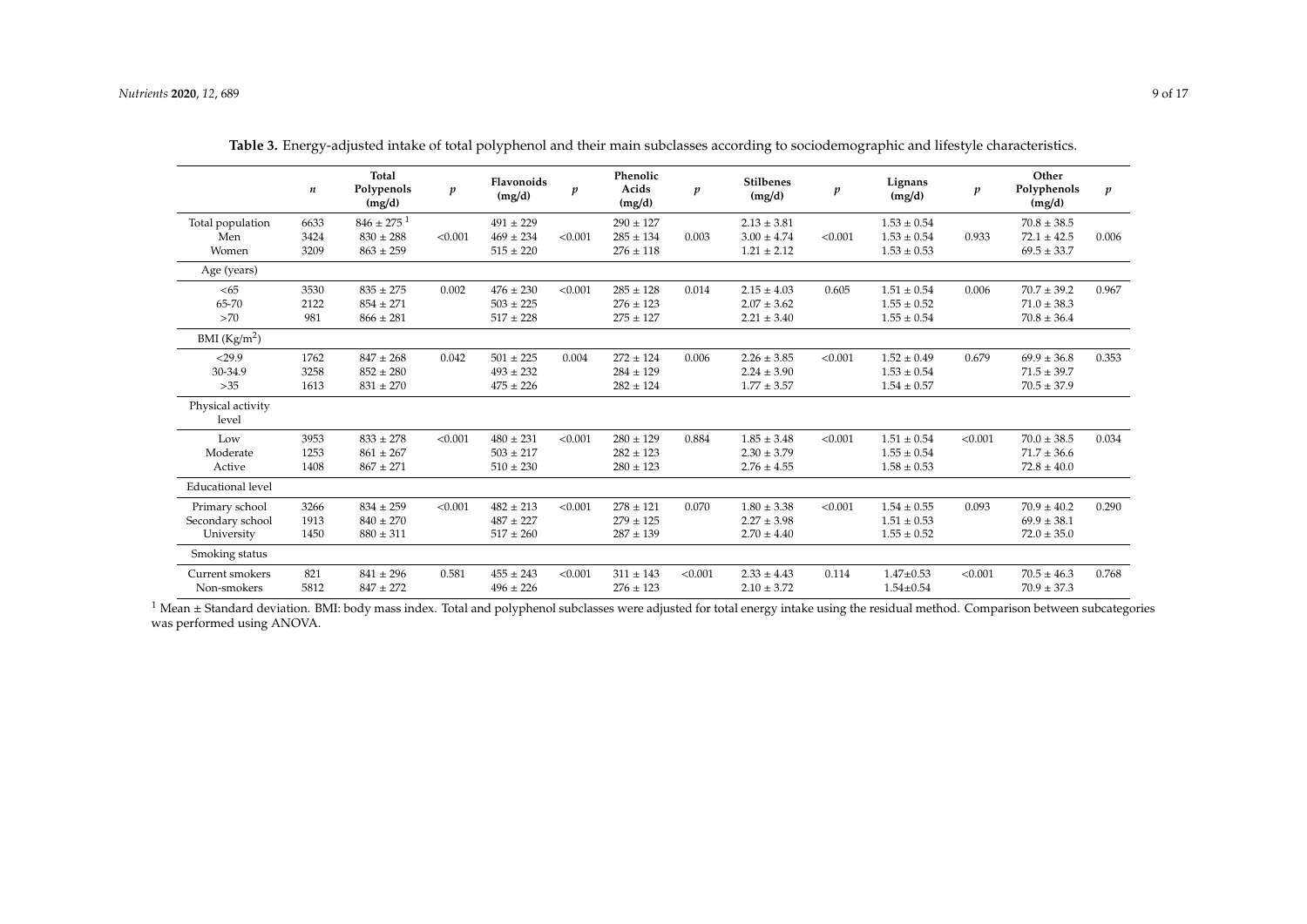## **3. Results**

The present study was conducted on 6633 participants from the PREDIMED-Plus study. The mean age was  $65.0 \pm 4.9$  years, and mean BMI was  $32.5 \pm 3.44$  kg/m<sup>2</sup>. Table [1](#page-6-0) shows the main characteristics of the participants according to quartiles of dietary total polyphenol intake. We observed that participants included in the highest quartile of polyphenol intake (>1019.3 mg/day) were mainly men and former smokers with a higher educational level (all three  $p < 0.001$ ). We observed an inverse trend in the relationship between polyphenol intake and BMI ( $p = 0.02$ ), whereas this trend was direct for waist circumference ( $p = 0.01$ ) and body weight ( $p < 0.001$ ). Moreover, fewer participants with insulin and nonsteroidal anti-inflammatory drug treatment were observed in the highest quartile of polyphenol intake (both  $p = 0.01$ ).

Total polyphenol intake was  $846 \pm 318$  mg/day, of which 58.0% were flavonoids (491  $\pm$  253 mg/day), 33.1% phenolic acids (280  $\pm$  131 mg/day), and the rest other polyphenols, stilbenes, and lignans (70.8  $\pm$ 41.5,  $2.13 \pm 3.92$ , and  $1.53 \pm 0.56$  mg/day, respectively). The mean of the total polyphenol aglycone intake was  $620.9 \pm 273.5$  $620.9 \pm 273.5$  $620.9 \pm 273.5$  mg/day. Table 2 shows the contribution (%) of each polyphenol subclass and polyphenol aglycones. The highest contributor to total polyphenol intake was hydroxycinnamic acids (30.9%). Regarding flavonoids, flavanols were the main contributors (24.1% from proanthocyanidins, 3.32% catechins, and 0.08% of theaflavins), followed by flavanones (9.83%), flavones (8.65%), flavonols (6.40%), and anthocyanins (5.14%). Additionally, tyrosols represented 6.19% of the total polyphenol intake, being the most abundant polyphenol classified within the group of other polyphenols.

The main food sources for each polyphenol subclass are also shown in Table [2.](#page-7-0) In the case of flavonoids, the most important contributors to the intake of proanthocyanidins were fruits and chocolate and its derivatives. Fruits (mainly oranges and orange juice) were the greatest contributors of flavanones, while vegetables (mainly onion, spinach, and lettuce) were the greatest contributors of flavones. Red wine, olives, tea, and wholegrain cereals were also important contributors to the remaining subclasses. Coffee was the most significant contributor of phenolic acids, especially of hydroxycinnamic acids, followed by olives and red wine. Stilbenes were mainly provided by red wine (91.9%). Lignans were widely distributed among foods, with extra virgin olive oil, fruits, and vegetables the main contributors. The main contributors of other polyphenols were olives, olive oil, cereals, coffee, and alcoholic beverages (mainly beer and red wine).

Table [3](#page-8-0) shows the energy-adjusted intake of total polyphenols and the main subclasses by sex, age, BMI, level of physical activity, educational level, and smoking status. Total polyphenol intake was significantly higher in women due to their high intake of flavonoids (*p* < 0.001), whereas men consumed more phenolic acids  $(p = 0.003)$ , stilbenes, and other polyphenols. The intake of total polyphenols, flavonoids, and lignans increased with age (*p* = 0.002, *p* < 0.001, and *p* = 0.006, respectively). Interestingly, participants with the highest BMI (>35 kg/m<sup>2</sup>) showed the lowest total polyphenol  $(p = 0.042)$ , flavonoid  $(p = 0.004)$ , and stilbene intake  $(p < 0.001)$ , whereas phenolic acid intake was significantly higher in this group ( $p = 0.006$ ). The level of physical activity was directly associated with total polyphenol intake (*p* < 0.001) and with all polyphenol classes except for phenolic acids (*p* < 0.001 in all cases except  $p = 0.03$  for other polyphenols). Participants with a higher educational level (high school) showed higher total polyphenol, flavonoid, and stilbene intake (*p* < 0.001 in all cases). Current smokers reported a significantly higher intake of coffee than non-smokers (*p* < 0.001) and, consequently, showed a significantly higher intake of phenolic acids ( $p < 0.001$ ). Otherwise, the smokers group showed significantly lower intake of flavonoids and lignans than their counterparts (*p* < 0.001, both).

The associations between dietary polyphenol intake and MetS components after full adjustment are shown in Figure [2.](#page-10-0) High flavonoid and low phenolic acid intake were associated with lower waist circumference ( $p = 0.02$  and  $p < 0.001$ , respectively). The highest intake of other polyphenols was significantly and inversely associated with systolic ( $p = 0.001$ ) and diastolic blood pressure levels  $(p = 0.002)$ . An inverse association was found between fasting plasma glucose levels and lignans (*p* = 0.04). Positive associations were found between HDL-c levels and all polyphenol classes except for phenolic acid and lignan intake. Lastly, triglyceride concentration was inversely associated with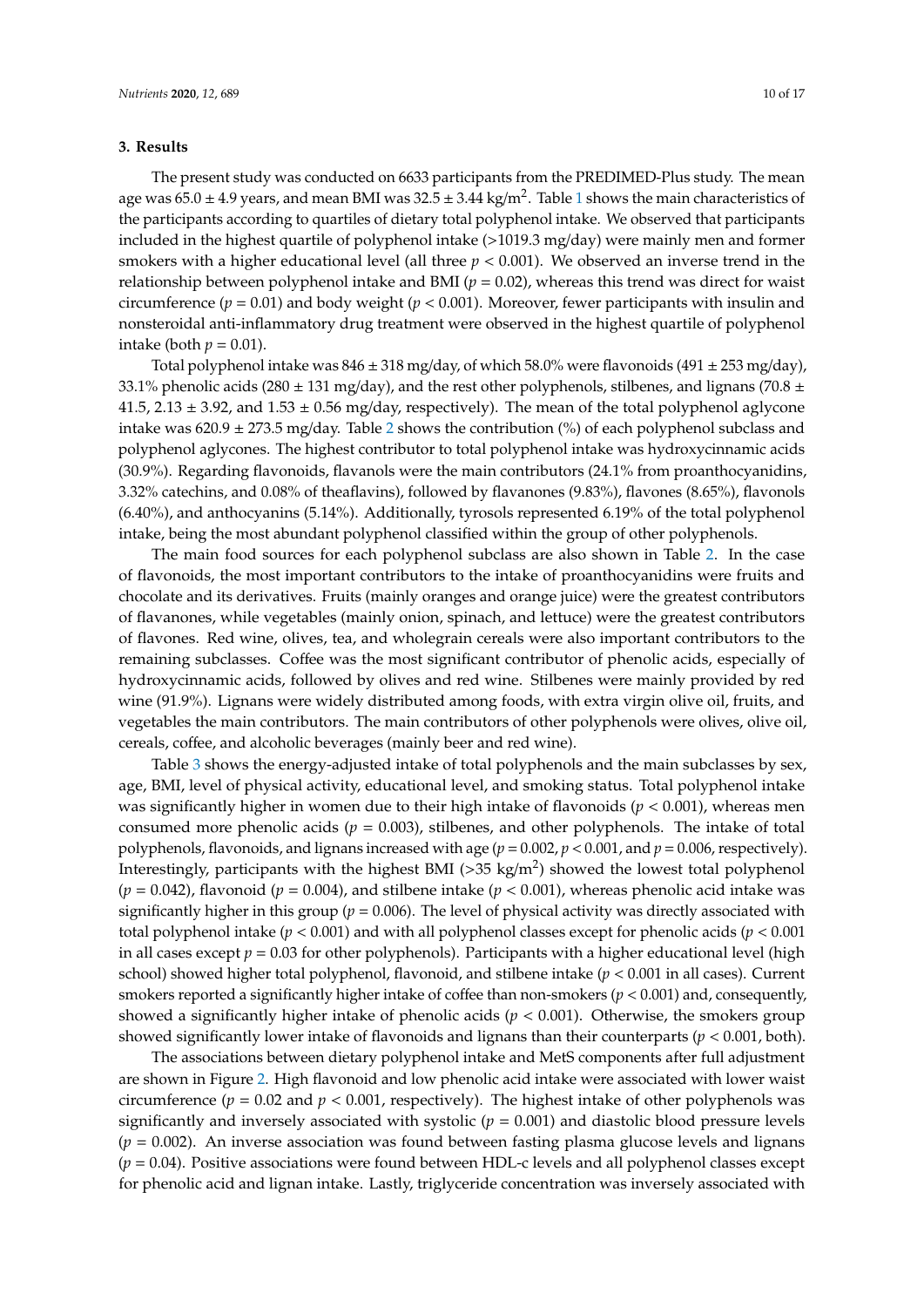lignans and stilbenes (*p* = 0.006 and *p* = 0.004, respectively). Changes in the linear regression models after adjustment are shown in the Supplementary Table (Supplementary Table S1).

<span id="page-10-0"></span>

**Figure 2.** Energy-adjusted subclasses of dietary polyphenol intake by metabolic syndrome **Figure 2.** Energy-adjusted subclasses of dietary polyphenol intake by metabolic syndrome components components (standardized β-coefficients [95% Confidence Intervals]). (standardized β-coefficients [95% Confidence Intervals]).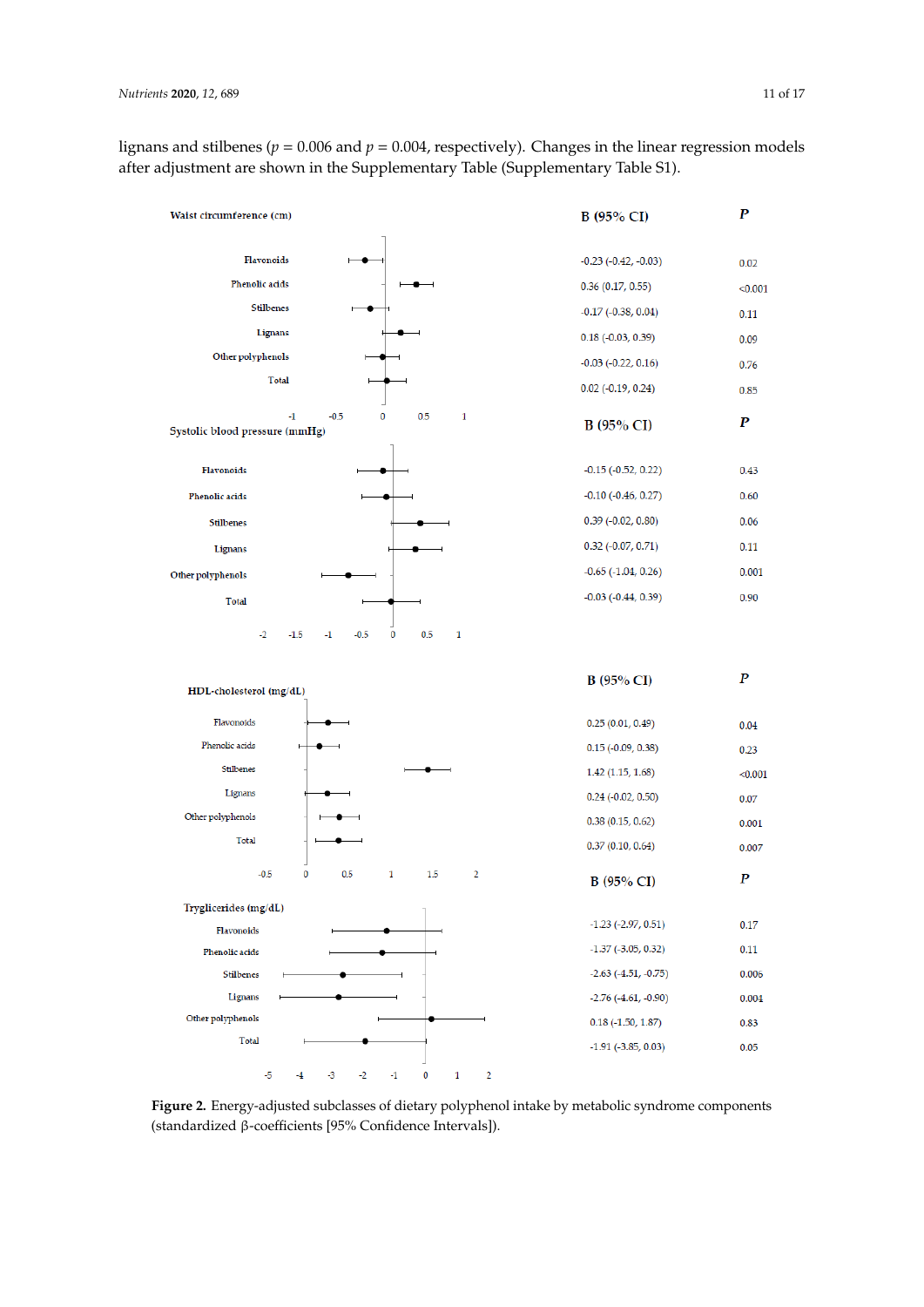## **4. Discussion**

In this cross-sectional study of the PREDIMED-Plus study, we showed that high intake of some polyphenol subclasses was inversely associated with levels of the MetS components. These associations were especially observed for the subclasses whose contribution to total polyphenol intake was lower, such as other polyphenols, lignans, and stilbenes. Previous epidemiological studies have investigated the association between dietary polyphenol intake and MetS components in healthy populations or those at high risk of CVD, but to our knowledge there are no previous studies on these associations in subjects previously diagnosed with MetS.

In our study, the polyphenol intake was  $846 \pm 318$  mg/day, and the intake was highest for flavonoids (58% of total), followed by phenolic acids (33.1%), similar to results of other Spanish cohorts [\[14,](#page-14-8)[18\]](#page-14-12). By contrast, the total polyphenol intake was considerably lower than the intake observed in Mediterranean countries of the EPIC Study (1011 mg/day) [\[19\]](#page-14-13), the SU.VI.MAX cohort study (1193 mg/day) [\[20\]](#page-14-14), and the data from other studies conducted in non-Mediterranean countries, such as the UK National Diet and Nutrition Survey Rolling Programme for participants of similar age (1053 mg/day) [\[21\]](#page-14-15). The main noteworthy difference between our results and those of other countries was the relevant contribution of seeds, olives and olive oil, and red wine [\[14,](#page-14-8)[20\]](#page-14-14), while coffee, tea, and cocoa products are the foods most commonly observed in non-Mediterranean countries [\[22](#page-14-16)[–24\]](#page-15-0).

In addition to the differences observed according to geographical location and dietary habits, sociodemographic and lifestyle habits significantly influence the quantity and profile of intake of polyphenol subclasses. The intake of total polyphenols, particularly flavonoids and lignans, increased with age compared to younger participants (<65 years), although Grosso et al. reported the opposite observation [\[23\]](#page-14-17). In addition, BMI was inversely associated with total polyphenol intake, mainly with lower flavonoid and stilbene intake. This finding was also reported in the TOSCA.IT and EPIC studies [\[19](#page-14-13)[,25\]](#page-15-1).

The intake of polyphenol subclasses has been reported to have an impact on MetS components [\[26,](#page-15-2)[27\]](#page-15-3). Even though flavonoids were the principal contributors of total polyphenol intake in our study, no associations were found with any of the MetS components, except for an inverse association with waist circumference. Similar findings were described in the HELENA study [\[28\]](#page-15-4), where flavonoid intake was associated with lower BMI. Research on the mechanisms of action involved in the anti-obesogenic properties of flavonoids suggests that the improvements in glucose homeostasis are promoted by reducing insulin resistance and decreasing oxidative stress levels [\[29\]](#page-15-5). Phenolic acid intake was associated with higher fasting plasma glucose levels and waist circumference. These results are opposite from those observed in the HAPIEE cohort study, which described the beneficial effects of phenolic acid on the overall risk of developing MetS and lowering blood pressure [\[30\]](#page-15-6). Nevertheless, it must be taken into account that the dietary intake of phenolic acids and total polyphenol in the mentioned study doubled the amount estimated in our results, probably because of the higher intake of tea and its contribution to phenolic acid intake compared to our study population [\[23\]](#page-14-17). In Mediterranean countries, dietary intake of stilbenes is relatively high compared to other countries [\[19\]](#page-14-13), with red wine being their main source (>90%). In this setting, higher stilbene intake was associated with higher HDL-c levels, but since HDL-c is the best-established cardiovascular protective factor by alcohol consumption, we cannot exclude that the alcohol content of red wine may interfere with this result [\[31\]](#page-15-7). In the PREDIMED study, the intake of red wine was associated with improvements in four out of five MetS criteria (i.e., elevated abdominal obesity, low HDL-c levels, high blood pressure, and high fasting plasma glucose levels) [\[32\]](#page-15-8). Other studies also found an inverse association between abdominal adiposity and stilbene intake, BMI, and waist circumference [\[30,](#page-15-6)[33\]](#page-15-9). As a mechanistic pathway for stilbenes, resveratrol has shown potential anti-obesogenic effects decreasing adipocyte proliferation while activating lipolysis and β-oxidation [\[34\]](#page-15-10). However, the association with lower body weight and waist circumference observed in the present study and the promising effects against obesity associated with polyphenol intake observed in other studies were not clinically relevant [\[35\]](#page-15-11). Our results showed an inverse association between fasting glucose and lignans, and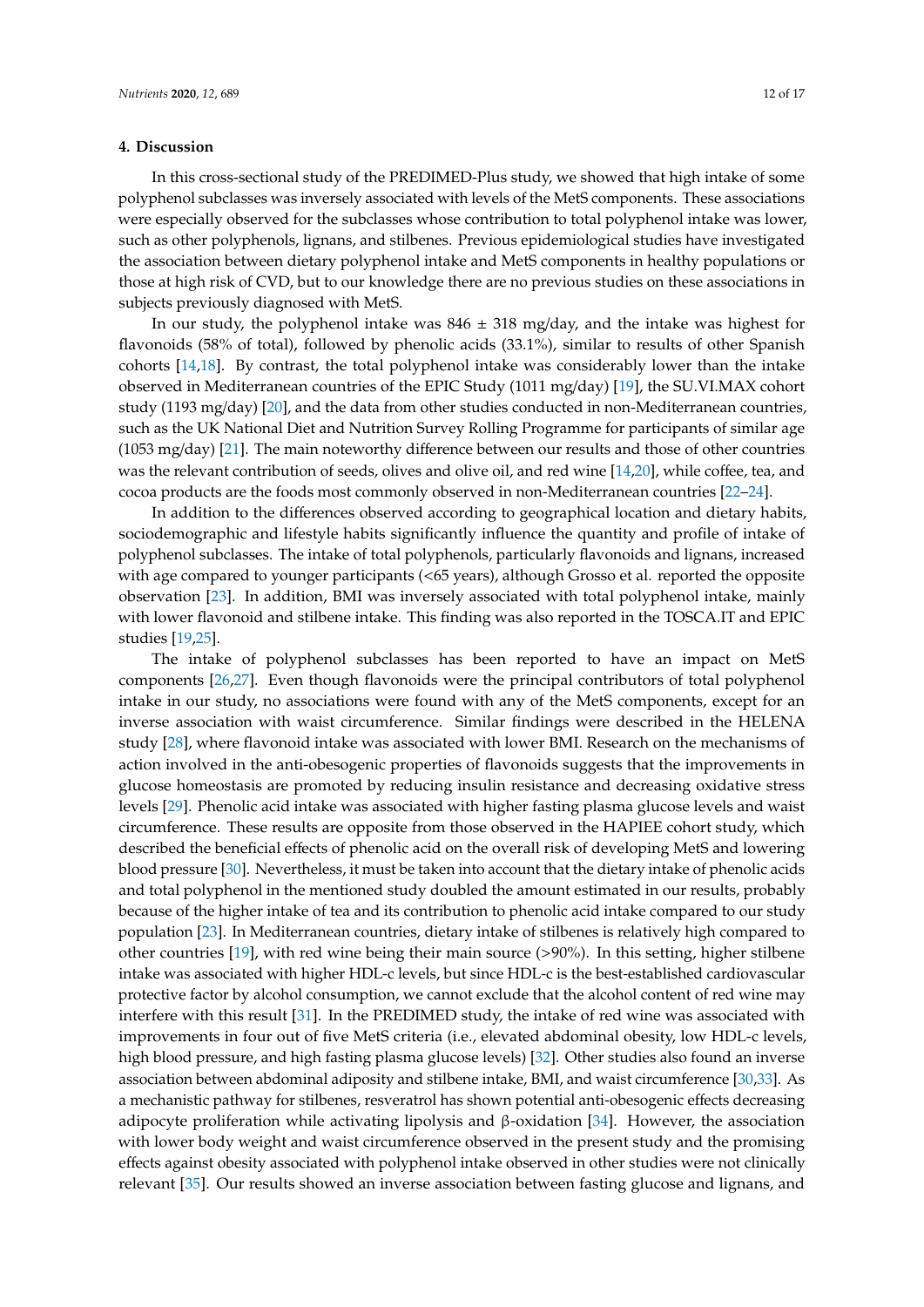an increase in HDL-c levels and lower levels of systolic and diastolic blood pressure measurements for other polyphenols. The same finding was described in a Brazilian cohort for hypertension and other polyphenols [\[36\]](#page-15-12). In contrast with our results, flavonoids, mainly anthocyanins, showed greater antihypertensive effects in another study [\[37\]](#page-15-13). Finally, the association between lignan intake and fasting glucose levels was not demonstrated to be linked with the diagnosis of type 2 diabetes (T2D) in the EPIC study [\[38\]](#page-15-14), but this inverse association aligned with the results observed in the PREDIMED cohort and PREDIMED-Plus study [\[39](#page-15-15)[,40\]](#page-15-16). The potential mechanism of action underlying this association might be explained by the improvements observed in gut microbiota. This assumption was also observed in a study of US women [\[41\]](#page-15-17), showing an inverse association between levels of gut microbiota metabolites from dietary lignan intake and T2D incidence.

Interestingly, in our study we found an association between intake of all polyphenol subclasses except phenolic acids and lignans and higher HDL-c levels. These associations were also found with total polyphenol intake in the TOSCA.IT study in T2D subjects [\[25\]](#page-15-1) and in a similar cohort of participants at high cardiovascular risk [\[42\]](#page-16-0). We also observed that triglyceride levels were inversely associated with stilbene and lignan intake. Despite the fact that the antioxidant properties of polyphenols for the prevention of LDL-c oxidation are well described, the effects of dietary polyphenols on the reduction of total cholesterol levels or triglycerides are controverted [\[43\]](#page-16-1).

The major strengths of the present study are its large sample size, the multicenter design, and the use of the Phenol-Explorer as the most comprehensive food composition database on dietary polyphenols [\[15\]](#page-14-9). In prior studies, the FFQ was validated to evaluate total polyphenol intake in both clinical and cross-sectional studies [\[44\]](#page-16-2). Our study has also some limitations. First, it used a cross-sectional design which does not allow attributing conclusions to plausible causes. In order to establish causality, a randomized controlled trial based on the intake of different polyphenol subclasses should be performed. Second, potential residual confounding and the lack of generalizability of the results to other populations than middle-aged to elderly people with higher BMI and MetS are limitations. Third, the use of the FFQ may have led to a misclassification of the exposure due to self-reported information of food intake and to the fact that some polyphenol-rich foods are grouped in the same item (e.g., spices). Nevertheless, the FFQ used has been validated in the adult Spanish population and showed good reproducibility and validity [\[45\]](#page-16-3). Fourth, other factors that affect food polyphenol content, such as bioavailability, variety, ripeness, culinary technique, storage, region, and environmental conditions, were not collected.

Even though recent research postulates that polyphenols are effective in improving MetS, no single phenolic compound or food has an impact on all the MetS components, suggesting that healthy and polyphenol-rich dietary patterns such as the MedDiet may be an adequate strategy for MetS management. This research might be useful for setting dietary and health counseling for MetS patients, especially those with low HDL-c levels. The use of a consensus methodology and polyphenol database might facilitate this in future studies. Future large-scale clinical trials are needed to clarify the underlying mechanisms of action and establish safe doses for the potential health effects described.

## **5. Conclusions**

This study provides detailed information about the relationship between polyphenol intake and the components of MetS in a population of overweight or obese adults. Higher intake of all the subclasses of polyphenols was associated with a better profile of the components of MetS, especially with HDL-c levels.

**Supplementary Materials:** The following are available online at http://[www.mdpi.com](http://www.mdpi.com/2072-6643/12/3/689/s1)/2072-6643/12/3/689/s1, Table S1: Energy-adjusted sub-classes of dietary polyphenol intake by metabolic syndrome criterias.

**Author Contributions:** Conceptualization, J.S.-S., D.C., M.F., D.R., J.V. (Jesús Vioque), J.W., J.A.M., L.S.-M., F.J.T., J.L., X.P., J.A.T., L.G.-M., M.D.-R., P.M.-M., L.D., J.V. (Josep Vidal), C.V., and R.E.; methodology, J.S-S, D.C., M.F., D.R., J.V. (Jesús Vioque), J.W., J.A.M., L.S.-M.,F.J.T., J.L., X.P., J.A.T., L.G.-M., M.D.-R., P.M.-M., L.D., J.V. (Josep Vidal), C.V., and R.E.; validation, R.E.; formal analysis, S.C.-B. and A.T.-R.; investigation, J.S.-S.; funding acquisition,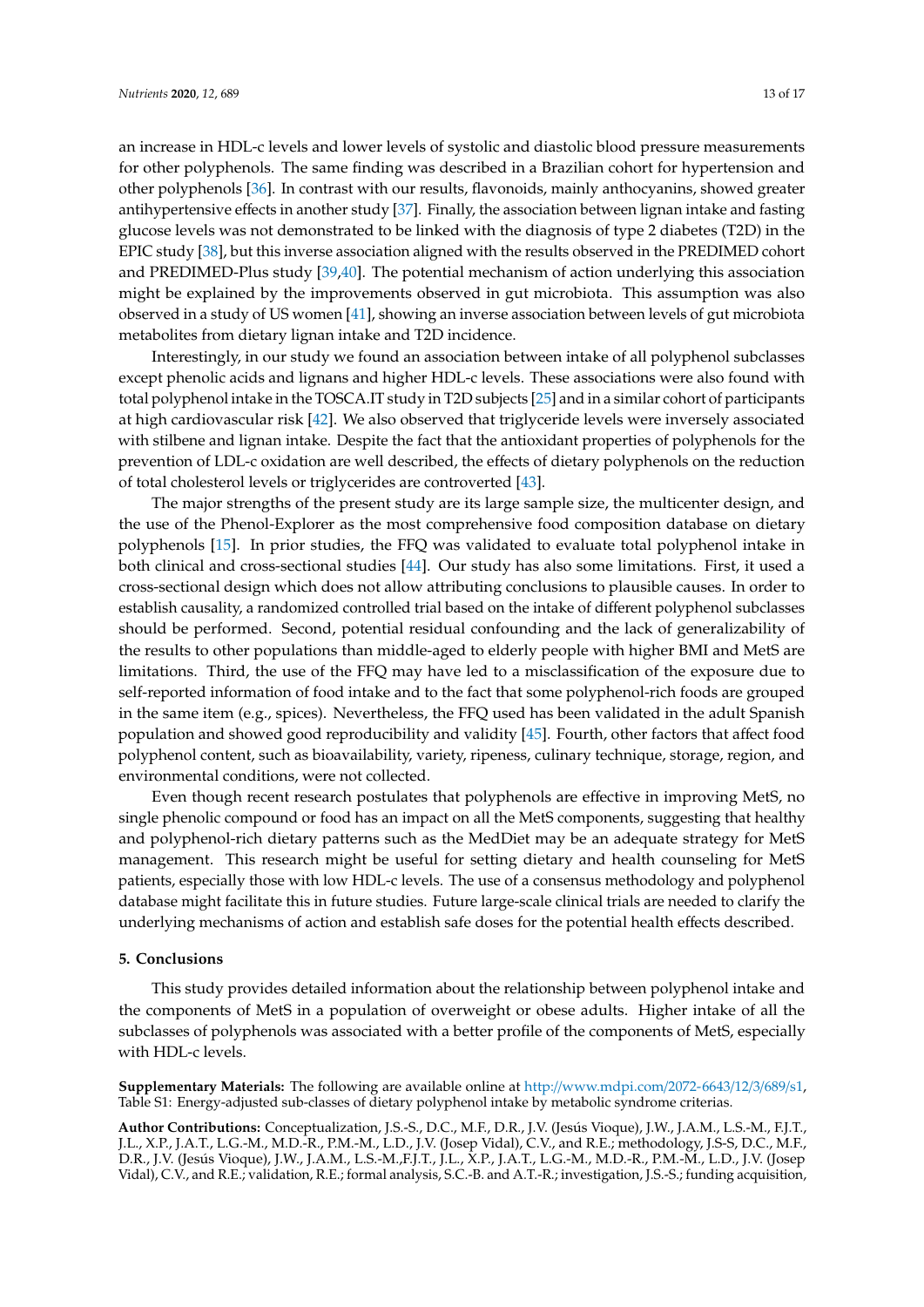J.S-S, D.C., M.F., D.R., J.V. (Jesús Vioque), J.W., J.A.M., L.S.-M., F.J.T., J.L., X.P., J.A.T., L.G.-M., M.D.-R., P.M.-M., L.D., J.V. (Josep Vidal), C.V., and R.E.; data curation, S.C.-B., A.T.-R. and F.V.-S.; writing—original draft preparation, S.C.-B. and A.T.-R.; writing—review and editing, F.V.-S., M.D., J.S.-S., V.M.-S., M.R.-G., P.B.-C., D.C., M.F., D.R., J.V. (Jesús Vioque), Á.M.A.-G., J.W., J.A.M., L.S.-M., F.J.T., J.L., X.P., J.A.T., A.G.-R., L.G.-M., M.D.-R., P.M.-M., L.D., J.V.(Josep Vidal), C.V., M.C., A.R.-N., N.B.-T., R.B., O.C., J.K., S.G.-P., C.S.-S., J.P.-L., M.A.Z., I.B.-C., R.C., A.M.G.-P., J.M.S.-L., M.Á.R.-S., A.J., N.M.-C., P.H.-A., J.V.S., A.S., A.M.G.-P., E.C.-P., L.G.-G., M.R.-C., N.B., Á.H., R.M.L.-R. and R.E.; visualization, S.C.-B. and R.E.; supervision, R.E.; project administration, J.S.-S. All authors have read and agreed to the published version of the manuscript.

**Funding:** The PREDIMED-Plus trial was supported by official Spanish institutions for funding scientific biomedical research, CIBER Fisiopatología de la Obesidad y Nutrición (CIBERobn) and Instituto de Salud Carlos III (ISCIII), through the Fondo de Investigación para la Salud (FIS), which is co-funded by the European Regional Development Fund (four coordinated FIS projects led by J.S.-S. and J.Vi., including the following projects: PI13/00673, PI13/00492, PI13/00272, PI13/01123, PI13/00462, PI13/00233, PI13/02184, PI13/00728, PI13/01090, PI13/01056, PI14/01722, PI14/00636, PI14/00618, PI14/00696, PI14/01206, PI14/01919, PI14/00853, PI14/01374, PI14/00972, PI14/00728, PI14/01471, PI16/00473, PI16/00662, PI16/01873, PI16/01094, PI16/00501, PI16/00533, PI16/00381, PI16/00366, PI16/01522, PI16/01120, PI17/00764, PI17/01183, PI17/00855, PI17/01347, PI17/00525, PI17/01827, PI17/00532, PI17/00215, PI17/01441, PI17/00508, PI17/01732, and PI17/00926), the Special Action Project entitled: Implementación y evaluación de una intervención intensiva sobre la actividad física Cohorte PREDIMED-Plus grant to J.S.-S., the Recercaixa grant to J.S.-S. (2013ACUP00194), a grant from the Fundació la Marató de TV3 (PI044003), grants from the Consejería de Salud de la Junta de Andalucía (PI0458/2013, PS0358/2016, and PI0137/2018),grants from the Generalitat Valenciana (PROMETEO/2017/017, APOSTD/2019/136), a SEMERGEN grant, a CICYT grant provided by the Ministerio de Ciencia, Innovación y Universidades (AGL2016-75329-R) and funds from the European Regional Development Fund (CB06/03). The Spanish Ministry of Science Innovation and Universities for the Formación de Profesorado Universitario (FPU17/00785) contract. Food companies Hojiblanca (Lucena, Spain) and Patrimonio Comunal Olivarero (Madrid, Spain) donated extra virgin olive oil, and the Almond Board of California (Modesto, CA), American Pistachio Growers (Fresno, CA), and Paramount Farms (Wonderful Company, LLC, Los Angeles, CA) donated nuts. This call is co-financed at 50% with charge to the Operational Program FSE 2014-2020 of the Balearic Islands.

**Acknowledgments:** We thank all the volunteers for their participation and medical professionals for their contribution to the PREDIMED-Plus trial. CIBEROBN, CIBERESP, and CIBERDEM are initiatives of the Instituto de Salud Carlos III (ISCIII), Madrid, Spain. A.T.R. and P.H.A. thanks the Ministry of Science Innovation and Universities for the Juan de la Cierva-formación contract. J.K. is grateful to the Fundación Instituto de Investigación Sanitaria Illes Balears (call financed by 2017annual plan of the sustainable tourism tax and at 50% with charge to the ESF Operational Program 2014–2020 of the Balearic Islands) for the postdoctoral contract for the 'FOLIUM' programme within the FUTURMed.

**Conflicts of Interest:** R.E. reported receiving grants from Instituto de Salud Carlos III and olive oil for the trial from Fundacion Patrimonio Comunal Olivarero during the conduct of the study and personal fees from Brewers of Europe, Fundación Cerveza y Salud, Interprofesional del Aceite de Oliva, Instituto Cervantes, Instituto Cervantes, Pernaud Richar, Fundación Dieta Mediterránea, Wine and Culinary International Forum; nonfinancial support from Sociedad Española de Nutrición and Fundación Bosch y Gimpera; and grants from Uriach Laboratories outside the submitted work.. R.M.L.-R. reports personal fees from Cerveceros de España, personal fees and other from Adventia, other from Ecoveritas, S.A., outside the submitted work. The rest of authors have no conflict of interest. None of the funding sources took part in the design, collection, analysis, or interpretation of the data or in the decision to submit the manuscript for publication.

## **References**

- <span id="page-13-0"></span>1. Del Rio, D.; Rodriguez-Mateos, A.; Spencer, J.P.; Tognolini, M.; Borges, G.; Crozier, A. Dietary (poly)phenolics in human health: Structures, bioavailability, and evidence of protective effects against chronic diseases. *Antioxid. Redox Signal.* **2013**, *18*, 1818–1892. [\[CrossRef\]](http://dx.doi.org/10.1089/ars.2012.4581) [\[PubMed\]](http://www.ncbi.nlm.nih.gov/pubmed/22794138)
- <span id="page-13-1"></span>2. Barreca, D.; Gattuso, G.; Bellocco, E.; Calderaro, A.; Trombetta, D.; Smeriglio, A.; Laganà, G.; Daglia, M.; Meneghini, S.; Nabavi, S.M. Flavanones: Citrus phytochemical with health-promoting properties. *BioFactors* **2017**, *43*, 495–506. [\[CrossRef\]](http://dx.doi.org/10.1002/biof.1363) [\[PubMed\]](http://www.ncbi.nlm.nih.gov/pubmed/28497905)
- <span id="page-13-2"></span>3. Godos, J.; Zappalà, G.; Bernardini, S.; Giambini, I.; Bes-Rastrollo, M.; Martínez-González, M.A. Adherence to the Mediterranean diet is inversely associated with metabolic syndrome occurrence: A meta-analysis of observational studies. *Int. J. Food Sci. Nutr.* **2017**, *68*, 138–148. [\[CrossRef\]](http://dx.doi.org/10.1080/09637486.2016.1221900) [\[PubMed\]](http://www.ncbi.nlm.nih.gov/pubmed/27557591)
- <span id="page-13-3"></span>4. Alberti, K.G.M.M.; Eckel, R.H.; Grundy, S.M.; Zimmet, P.Z.; Cleeman, J.I.; Donato, K.A.; Fruchart, J.C.; James, W.P.; Loria, C.M.; Smith, S.C., Jr.; et al. Harmonizing the metabolic syndrome: A joint interim statement of the international diabetes federation task force on epidemiology and prevention; national heart, lung, and blood institute; American heart association; world heart federation; international atherosclerosis society; and international association for the study of obesity. *Circulation* **2009**, *120*, 1640–1645. [\[CrossRef\]](http://dx.doi.org/10.1161/CIRCULATIONAHA.109.192644)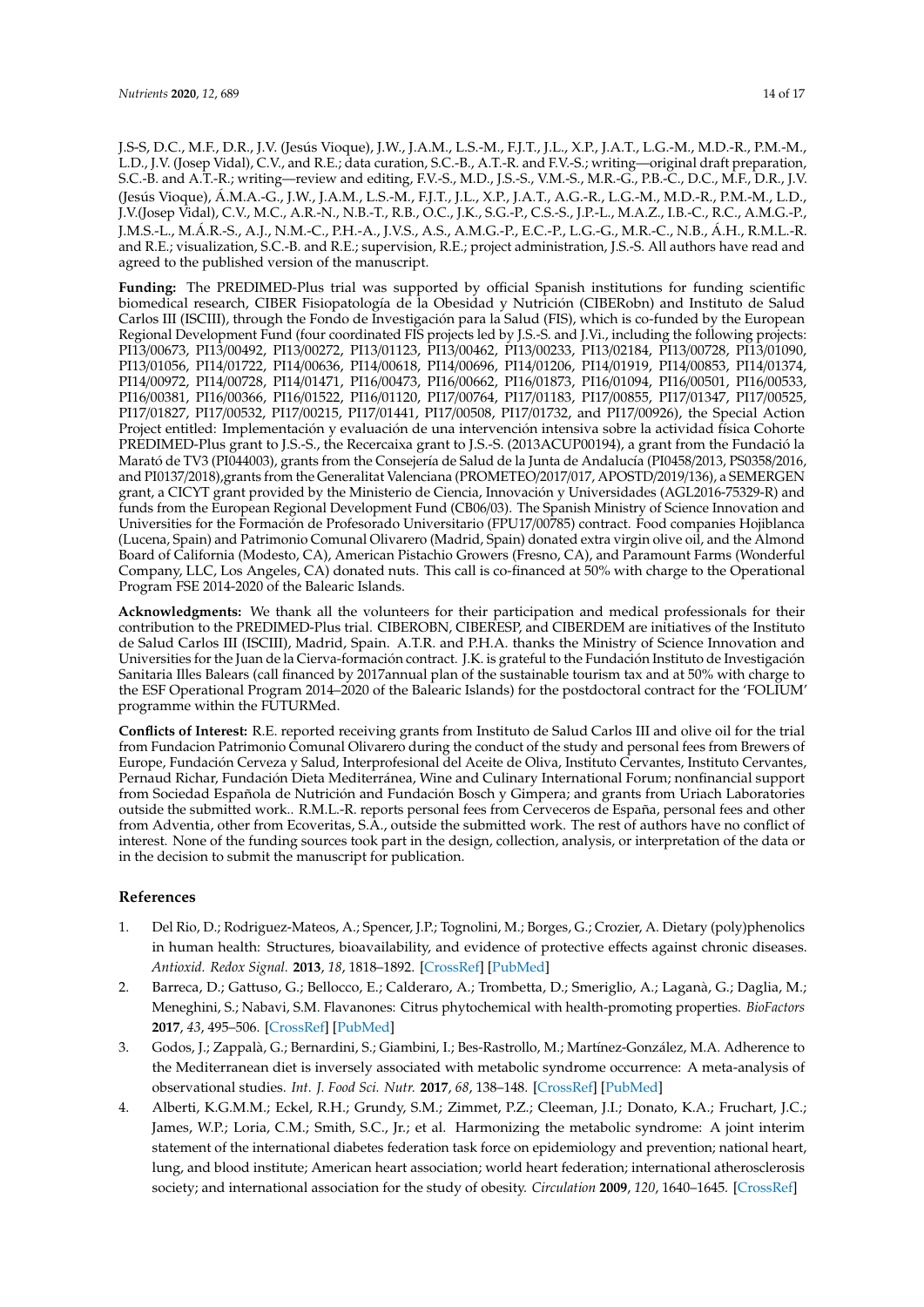- 5. Koloverou, E.; Esposito, K.; Giugliano, D.; Panagiotakos, D. The effect of Mediterranean diet on the development of type 2 diabetes mellitus: A meta-analysis of 10 prospective studies and 136,846 participants. *Metabolism* **2014**, *63*, 903–911. [\[CrossRef\]](http://dx.doi.org/10.1016/j.metabol.2014.04.010)
- <span id="page-14-0"></span>6. Grosso, G.; Stepaniak, U.; Micek, A.; Topor-Madry, R.; Stefler, D.; Szafraniec, K.; Bobak, M.; Pajak, A. A Mediterranean-type diet is associated with better metabolic profile in urban Polish adults: Results from the HAPIEE study. *Metabolism* **2015**, *64*, 738–746. [\[CrossRef\]](http://dx.doi.org/10.1016/j.metabol.2015.02.007)
- <span id="page-14-1"></span>7. Giglio, R.V.; Patti, A.M.; Cicero, A.F.G.; Lippi, G.; Rizzo, M.; Toth, P.P.; Banach, M. Polyphenols: Potential use in the prevention and treatment of cardiovascular diseases. *Curr. Pharm. Des.* **2018**, *24*, 239–258. [\[CrossRef\]](http://dx.doi.org/10.2174/1381612824666180130112652)
- <span id="page-14-2"></span>8. Chiva-Blanch, G.; Badimon, L. Effects of polyphenol intake on metabolic syndrome: Current evidence from human trials. *Oxid. Med. Cell. Longev.* **2017**, *2017*, 5812401. [\[CrossRef\]](http://dx.doi.org/10.1155/2017/5812401)
- <span id="page-14-3"></span>9. Patti, A.M.; Al-Rasadi, K.; Giglio, R.V.; Nikolic, D.; Mannina, C.; Castellino, G.; Chianetta, R.; Banach, M.; Cicero, A.F.G.; Lippi, G.; et al. Natural approaches in metabolic syndrome management. *Arch. Med. Sci.* **2018**, *14*, 422–441. [\[CrossRef\]](http://dx.doi.org/10.5114/aoms.2017.68717)
- <span id="page-14-4"></span>10. Amiot, M.J.; Riva, C.; Vinet, A. Effects of dietary polyphenols on metabolic syndrome features in humans: A systematic review. *Obes. Rev.* **2016**, *17*, 573–586. [\[CrossRef\]](http://dx.doi.org/10.1111/obr.12409)
- <span id="page-14-5"></span>11. Manach, C.; Scalbert, A.; Morand, C.; Rémésy, C.; Jiménez, L. Polyphenols: Food sources and bioavailability. *Am. J. Clin. Nutr.* **2004**, *79*, 727–747. [\[CrossRef\]](http://dx.doi.org/10.1093/ajcn/79.5.727) [\[PubMed\]](http://www.ncbi.nlm.nih.gov/pubmed/15113710)
- <span id="page-14-6"></span>12. Martínez-González, M.A.; Buil-Cosiales, P.; Corella, D.; Bulló, M.; Fitó, M.; Vioque, J.; Romaguera, D.; Martínez, J.A.; Wärnberg, J.; López-Miranda, J.; et al. Cohort profile: Design and methods of the PREDIMED-Plus randomized trial. *Int. J. Epidemiol.* **2019**, *48*, 387–388. [\[CrossRef\]](http://dx.doi.org/10.1093/ije/dyy225)
- <span id="page-14-7"></span>13. Willett, W.C.; Howe, G.R.; Kushi, L.H. Adjustment for total energy intake in epidemiologic studies. *Am. J. Clin. Nutr.* **1997**, *65*, 1220S–1228S. [\[CrossRef\]](http://dx.doi.org/10.1093/ajcn/65.4.1220S) [\[PubMed\]](http://www.ncbi.nlm.nih.gov/pubmed/9094926)
- <span id="page-14-8"></span>14. Tresserra-Rimbau, A.; Medina-Remón, A.; Pérez-Jiménez, J.; Martínez-González, M.A.; Covas, M.I.; Corella, D.; Salas-Salvadó, J.; Gómez-Garcia, E.; Lapetra, J.; Arós, F.; et al. Dietary intake and major food sources of polyphenols in a Spanish population at high cardiovascular risk: The PREDIMED study. *Nutr. Metab. Cardiovasc. Dis.* **2013**, *23*, 953–959. [\[CrossRef\]](http://dx.doi.org/10.1016/j.numecd.2012.10.008) [\[PubMed\]](http://www.ncbi.nlm.nih.gov/pubmed/23332727)
- <span id="page-14-9"></span>15. Rothwell, J.A.; Pérez-Jiménez, J.; Neveu, V.; Medina-Ramon, A.; M'Hiri, N.; Garcia Lobato, P.; Manach, C.; Knox, K.; Eisner, R.; Wishart, D.; et al. Phenol-Explorer 3.0: A major update of the Phenol-Explorer database to incorporate data on the effects of food processing on polyphenol content. *Database* **2013**. [\[CrossRef\]](http://dx.doi.org/10.1093/database/bat070)
- <span id="page-14-10"></span>16. Molina, L.; Sarmiento, M.; Peñafiel, J.; Donaire, D.; Garcia-Aymerich, J.; Gomez, M.; Bie, M.; Ruiz, S.; Frances, A.; Schröder, H.; et al. Validation of the regicor short physical activity questionnaire for the adult population. *PLoS ONE* **2017**, *12*, e0168148. [\[CrossRef\]](http://dx.doi.org/10.1371/journal.pone.0168148)
- <span id="page-14-11"></span>17. Martínez-González, M.A.; López-Fontana, C.; Varo, J.J.; Sánchez-Villegas, A.; Martinez, J.A. Validation of the Spanish version of the physical activity questionnaire used in the nurses' health study and the health professionals' follow-up study. *Public Health Nutr.* **2005**, *8*, 920–927. [\[CrossRef\]](http://dx.doi.org/10.1079/PHN2005745)
- <span id="page-14-12"></span>18. Mendonça, R.D.; Carvalho, N.C.; Martin-Moreno, J.M.; Pimenta, A.M.; Lopes, A.C.S.; Gea, A.; Martíne-González, M.A.; Bes-Rastrollo, M. Total polyphenol intake, polyphenol subtypes and incidence of cardiovascular disease: The SUN cohort study. *Nutr. Metab. Cardiovasc. Dis.* **2019**, *29*, 69–78. [\[CrossRef\]](http://dx.doi.org/10.1016/j.numecd.2018.09.012)
- <span id="page-14-13"></span>19. Zamora-Ros, E.; Knaze, V.; Rothwell, J.; Hémon, B.; Moskal, A.; Overvad, K.; Tjonneland, A.; Kyro, C.; Fagherazzi, G.; Boutron-Ruault, M.C. Dietary polyphenol intake in Europe: The European Prospective Investigation into Cancer and Nutrition (EPIC) study. *Eur. J. Nutr.* **2016**, *55*, 1359–1375. [\[CrossRef\]](http://dx.doi.org/10.1007/s00394-015-0950-x)
- <span id="page-14-14"></span>20. Pérez-Jiménez, J.; Fezeu, L.; Touvier, M.; Arnault, N.; Manach, C.; Hercberg, S.; Galan, P.; Scalbert, A. Dietary intake of 337 polyphenols in French adults. *Am. J. Clin. Nutr.* **2011**, *93*, 1220–1228. [\[CrossRef\]](http://dx.doi.org/10.3945/ajcn.110.007096)
- <span id="page-14-15"></span>21. Ziauddeen, N.; Rosi, A.; Del Rio, D.; Amoutzopoulos, B.; Nicholson, S.; Page, P.; Scazzina, F.; Brighenti, F.; Ray, S.; Mena, P. Dietary intake of (poly)phenols in children and adults: Cross-sectional analysis of the UK national diet and nutrition survey rolling programme (2008–2014). *Eur. J. Nutr.* **2019**, *58*, 3183–3198. [\[CrossRef\]](http://dx.doi.org/10.1007/s00394-018-1862-3) [\[PubMed\]](http://www.ncbi.nlm.nih.gov/pubmed/30448880)
- <span id="page-14-16"></span>22. Pinto, P.; Santos, C.N. Worldwide (poly)phenol intake: Assessment methods and identified gaps. *Eur. J. Nutr.* **2017**, *59*, 1393–1408. [\[CrossRef\]](http://dx.doi.org/10.1007/s00394-016-1354-2) [\[PubMed\]](http://www.ncbi.nlm.nih.gov/pubmed/28105507)
- <span id="page-14-17"></span>23. Grosso, G.; Stepaniak, U.; Topor-Madry, R.; Szafraniec, K.; Pajak, A. Estimated dietary intake and major food sources of polyphenols in the Polish arm of the HAPIEE study. *Nutrition* **2014**, *30*, 1398–1403. [\[CrossRef\]](http://dx.doi.org/10.1016/j.nut.2014.04.012) [\[PubMed\]](http://www.ncbi.nlm.nih.gov/pubmed/25280419)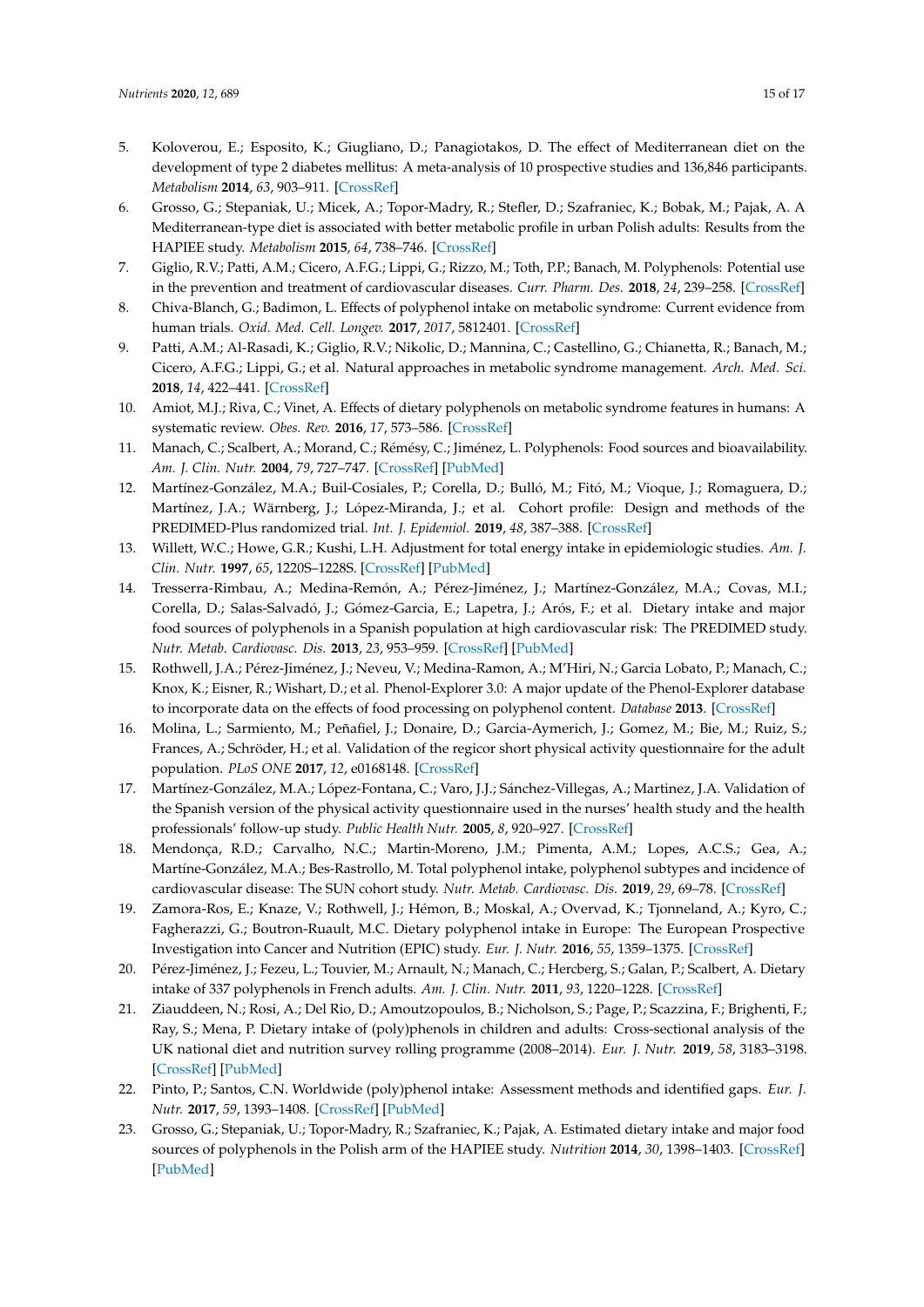- <span id="page-15-0"></span>24. Ovaskainen, M.L.; Torronen, R.; Koponen, J.M.; Sinkko, H.; Hellstrom, J.; Reinivuo, H.; Mattila, P. Dietary intake and major food sources of polyphenols in Finnish adults. *J. Nutr.* **2008**, *138*, 562–566. [\[CrossRef\]](http://dx.doi.org/10.1093/jn/138.3.562)
- <span id="page-15-1"></span>25. Vitale, M.; Masulli, M.; Rivellese, A.A.; Bonora, E.; Cappellini, F.; Nicolucci, A.; Squatrito, S.; Antenucci, D.; Barrea, A.; Bianchi, C.; et al. Dietary intake and major food sources of polyphenols in people with type 2 diabetes: The TOSCA.IT study. *Eur. J. Nutr.* **2018**, *57*, 679–688. [\[CrossRef\]](http://dx.doi.org/10.1007/s00394-016-1355-1)
- <span id="page-15-2"></span>26. Vetrani, C.; Vitale, M.; Bozzetto, L.; Della Pepa, G.; Cocozza, S.; Costabile, G.; Mangione, A.; Cipriano, P.; Annuzzi, G.; Rivellese, A.A. Association between different dietary polyphenol subclases and the improvement in cardiometabolic risk factors: Evidence from a randomized controlled clinical trial. *Acta Diabetol.* **2018**, *55*, 149–153. [\[CrossRef\]](http://dx.doi.org/10.1007/s00592-017-1075-x)
- <span id="page-15-3"></span>27. Marseglia, L.; Manti, S.; D'Angelo, G.; Nicotera, A.; Parisi, E.; Di Rosa, G.; Gitto, E.; Arrigo, T. Oxidative stress in obesity: A critical component in human diseases. *Int. J. Mol. Sci.* **2015**, *16*, 378–400. [\[CrossRef\]](http://dx.doi.org/10.3390/ijms16010378) [\[PubMed\]](http://www.ncbi.nlm.nih.gov/pubmed/25548896)
- <span id="page-15-4"></span>28. Wisnuwardani, R.W.; De Henauw, S.; Androutsos, O.; Forsner, M.; Gottrand, F.; Huybrechts, I.; Knaze, V.; Le Donne, C.; Marcos, A.; Molnár, D.; et al. Estimated dietary intake of polyphenols in European adolescents: The HELENA study. *Eur. J. Nutr.* **2019**, *58*, 2345–2363. [\[CrossRef\]](http://dx.doi.org/10.1007/s00394-018-1787-x) [\[PubMed\]](http://www.ncbi.nlm.nih.gov/pubmed/30062491)
- <span id="page-15-5"></span>29. Hossain, M.K.; Dayem, A.A.; Han, J.; Yin, K.; Kim, K.; Saha, S.K.; Yang, G.M.; Choi, H.Y.; Cho, S.G. Molecular mechanisms of the anti-obesity and anti-diabetic properties of flavonoids. *Int. J. Mol. Sci.* **2016**, *17*, 569. [\[CrossRef\]](http://dx.doi.org/10.3390/ijms17040569) [\[PubMed\]](http://www.ncbi.nlm.nih.gov/pubmed/27092490)
- <span id="page-15-6"></span>30. Grosso, G.; Stepanlak, U.; Micek, A.; Stefler, D.; Bobak, M.; Pajak, A. Dietary polyphenols are inversely associated with metabolic syndrome in Polish adults of the HAPIEE study. *Eur. J. Nutr.* **2017**, *56*, 1709–1720. [\[CrossRef\]](http://dx.doi.org/10.1007/s00394-016-1187-z)
- <span id="page-15-7"></span>31. Ellison, R.C.; Zhang, Y.; Qureshi, M.M.; Knox, S.; Arnett, D.K.; Province, M.A.; Investigators of the NHLBI Family Heart Study. Lifestyle determinants of high-density lipoprotein cholesterol: The national heart, lung, and blood institute family heart study. *Am. Heart J.* **2004**, *147*, 529–535. [\[CrossRef\]](http://dx.doi.org/10.1016/j.ahj.2003.10.033) [\[PubMed\]](http://www.ncbi.nlm.nih.gov/pubmed/14999205)
- <span id="page-15-8"></span>32. Tresserra-Rimbau, A.; Medina-Remón, A.; Lamuela-Raventós, R.M.; Bulló, M.; Salas-Salvadó, J.; Corella, D.; Fitó, M.; Gea, A.; Gómez-Garcia, E.; Lapetra, J.; et al. Moderate red wine consumption is associated with a lower prevalence of the metabolic syndrome in the PREDIMED population. *Br. J. Nutr.* **2015**, *113*, S121–S130. [\[CrossRef\]](http://dx.doi.org/10.1017/S0007114514003262) [\[PubMed\]](http://www.ncbi.nlm.nih.gov/pubmed/26148915)
- <span id="page-15-9"></span>33. Wilsgaard, T.; Jacobsen, B.K. Lifestyle factors and incident metabolic syndrome. The Tromso study 1979–2001. *Diabetes Res. Clin. Pract.* **2007**, *78*, 217–224. [\[CrossRef\]](http://dx.doi.org/10.1016/j.diabres.2007.03.006) [\[PubMed\]](http://www.ncbi.nlm.nih.gov/pubmed/17448561)
- <span id="page-15-10"></span>34. Wang, S.; Moustaid-Moussa, N.; Chen, L.; Mo, H.; Shastri, A.; Su, R.; Bapat, P.; Kwun, I.; Shen, C.L. Novel insights of dietary polyphenols and obesity. *J. Nutr. Biochem.* **2014**, *25*, 1–18. [\[CrossRef\]](http://dx.doi.org/10.1016/j.jnutbio.2013.09.001)
- <span id="page-15-11"></span>35. Lee, S.H.; Mantzoros, C.; Kim, Y.B. Resveratrol: Is selectivity opening the key to therapeutic effects? *Metabolism* **2012**, *61*, 289–290. [\[CrossRef\]](http://dx.doi.org/10.1016/j.metabol.2011.09.015)
- <span id="page-15-12"></span>36. Miranda, A.M.; Steluti, J.; Fisberg, R.M.; Marchioni, D.M. Association between polyphenol intake and hypertension in adults and older adults: A population-based study in Brazil. *PLoS ONE* **2016**, *11*, e0165791. [\[CrossRef\]](http://dx.doi.org/10.1371/journal.pone.0165791)
- <span id="page-15-13"></span>37. Grosso, G.; Stepaniak, U.; Micek, A.; Kozela, M.; Stefler, D.; Bobak, M.; Pajak, A. Dietary polyphenol intake and risk of hypertension in the Polish arm of the HAPIEE study. *Eur. J. Nutr.* **2018**, *57*, 1535–1544. [\[CrossRef\]](http://dx.doi.org/10.1007/s00394-017-1438-7)
- <span id="page-15-14"></span>38. Zamora-Ros, R.; Forouhi, N.G.; Sharp, S.J.; González, C.A.; Buijsse, B.; Guevara, M.; van der Schouw, Y.T.; Amiano, P.; Boeing, H.; Bredsdorff, L.; et al. The association between dietary flavonoid and lignan intakes and incident type 2 diabetes in European populations: The EPIC-InterAct study. *Diabetes Care* **2013**, *36*, 3961–3970. [\[CrossRef\]](http://dx.doi.org/10.2337/dc13-0877)
- <span id="page-15-15"></span>39. Tresserra-Rimbau, A.; Guasch-Ferré, M.; Salas-Salvadó, J.; Toledo, E.; Corella, D.; Castañer, O.; Guo, X.; Gómez-Garcia, E.; Lapetra, J.; Arós, F.; et al. Intake of total polyphenols and some clases of polyphenols is inversely associated with diabetes in elderly people at high cardiovascular disease risk. *J. Nutr.* **2016**. [\[CrossRef\]](http://dx.doi.org/10.3945/jn.115.223610)
- <span id="page-15-16"></span>40. Tresserra-Rimbau, A.; Castro-Barquero, S.; Vitelli-Storelli, F.; Becerra-Tomas, N.; Vázquez-Ruiz, Z.; Díaz-López, A.; Corella, D.; Castañer, O.; Romaguera, D.; Vioque, J.; et al. Associations between dietary polyphenols and type 2 diabetes in a cross-sectional analysis of the PREDIMED-plus trial: Role of the body mass index and sex. *Antioxidants* **2019**, *8*, 537. [\[CrossRef\]](http://dx.doi.org/10.3390/antiox8110537)
- <span id="page-15-17"></span>41. Sun, Q.; Wedick, N.M.; Pan, A.; Townsend, M.K.; Cassidy, A.; Franke, A.A.; Rimm, E.B.; Hu, F.B.; van Dam, R.M. Gut microbiota metabolites of dietary lignans and risk of type 2 diabetes: A prospective investigation in two cohorts of U.S. women. *Diabetes Care* **2014**, *37*, 1287–1295. [\[CrossRef\]](http://dx.doi.org/10.2337/dc13-2513)